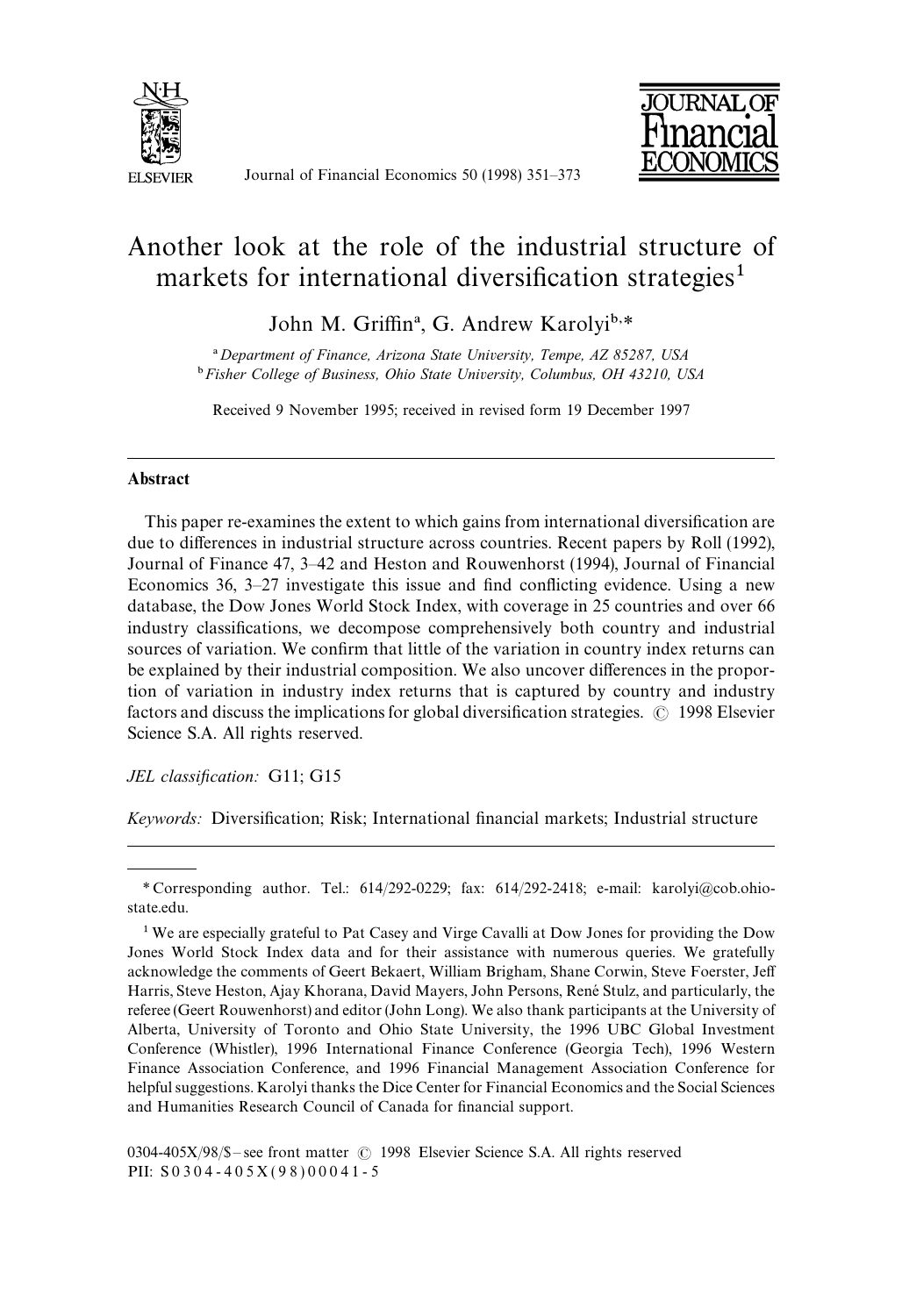# 1. Introduction

Knowing what factors drive the covariation in stock returns across countries has long challenged both academics and professional portfolio managers. Early studies by Grubel (1968), Levy and Sarnat (1970), and Solnik (1974) document low correlations between index returns in different countries and argue that the benefits of international diversification outweigh the numerous costs, including higher direct trading costs, regulatory and cultural differences, and currency and political risks. It is not clear, however, how these gains from diversification arise. Many analysts maintain that the gains stem from the diversity of economic conditions underlying foreign capital markets due to differences in monetary and fiscal policies, movements in interest rates, budget deficits, and national growth rates. Others propose that the benefits from international diversification come largely from the diversity of industrial structures across countries. Could a US investor, for example, diversifying into Indonesian stocks achieve some of the same benefits by creating a purely domestic portfolio disproportionately weighted in oil and rubber stocks? Does a US investor with disproportionate holdings of US oil stocks achieve the same diversification benefits from investments in oil stocks abroad as from investments in overseas banking or real estate stocks?

Lessard (1974) first considered the importance of differences in industrial composition for explaining the variation in global stock returns. But recent papers by Roll (1992) and Heston and Rouwenhorst (1994) have revived the issue.2 Roll suggests that three pervasive forces cause variation in a country's index portfolio returns. First, the 'technical procedures of index construction' generate some country indexes that are large and well diversified, while others are not. Second, the industrial composition of an index can explain some variation. Third, both real and nominal exchange rate behavior causes variation in common currency-denominated index returns. Roll uses daily data for 24 country indexes from April 1988 through March 1991 and finds that industry factors explain approximately 40% and exchange rates approximately 23% of the volatility in stock returns. Roll does not have individual stock or industry returns index returns on a country level. He assumes that each country's returns contain seven industry factors and an error term that is independent across countries. He uses Fama and MacBeth (1973) regressions to extrapolate the industry factors. Heston and Rouwenhorst, however, use a different sample and time period to demonstrate that Roll's method for extracting the industry factors includes country effects, thereby overstating the importance of industry

<sup>2</sup> Solnik and de Freitas (1988), Grinold et al. (1989), and Drummen and Zimmerman (1992) also examine the importance of industrial composition for international portfolio investment strategies.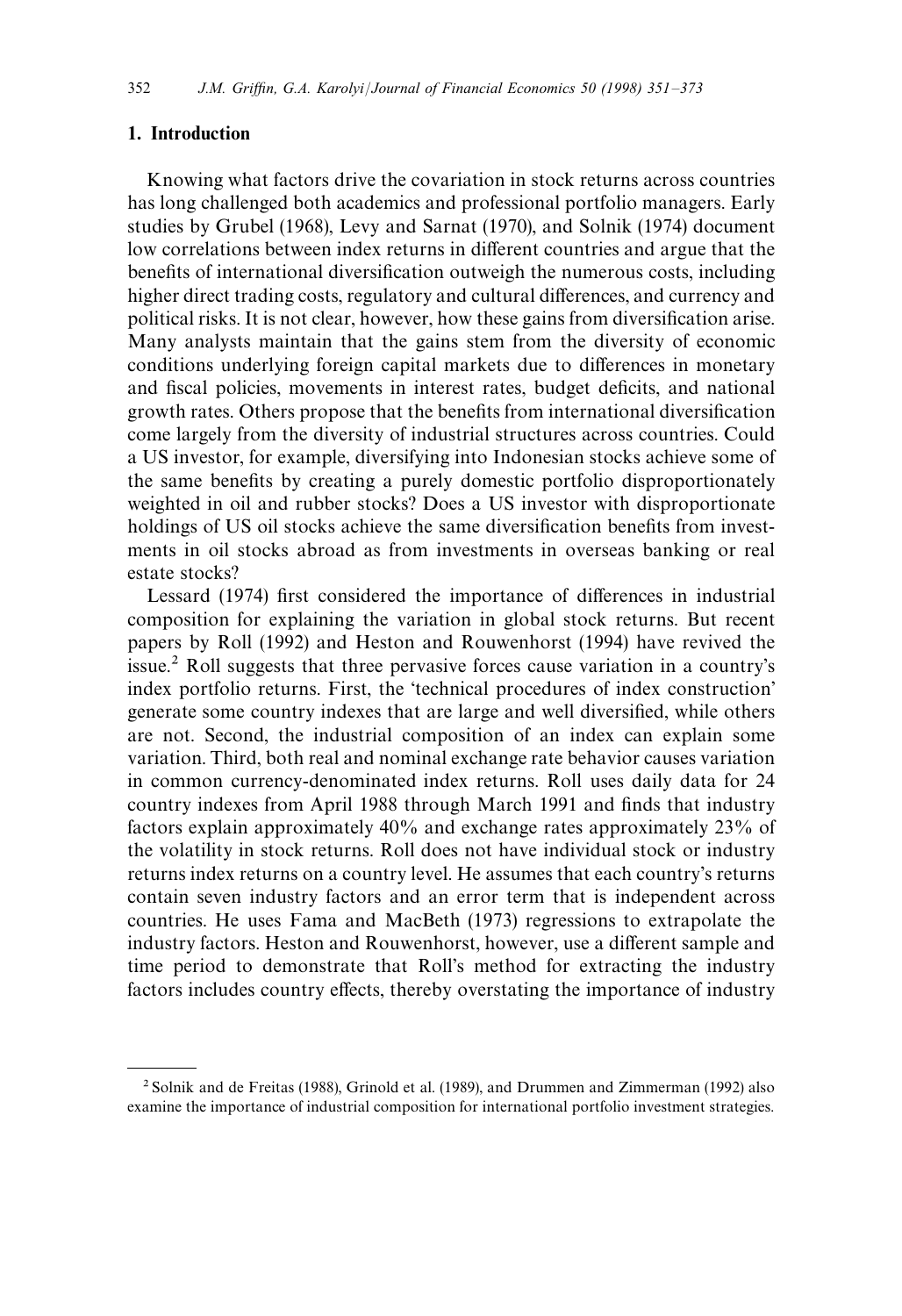effects. They use monthly returns from stocks in seven industries and 12 European countries from 1978 to 1992 and show that less than 1% of the differences in volatility of national index returns can be explained by their industry composition. They also replicate Roll's methodology to show how their industry portfolios, like Roll's, can have spuriously negative correlations.

Our paper re-examines the role of country and industry-specific sources of variation in international asset returns for global portfolio diversification strategies. We employ the new Dow Jones World Stock Index database, which has daily index prices for 66 industry classifications and over 25 countries. Our analysis spans the period from January 1992 through April 1995. We decompose stock returns into industry and country components using a dummy-variable regression model similar to the work of Solnik and de Freitas (1988), Grinold et al. (1989), Roll (1992), and Heston and Rouwenhorst (1994). We compare the country and industry effects using nine aggregate industry sectors as well as the more refined industry classifications of Dow Jones World Stock Index. Both data sets confirm Heston and Rouwenhorst's finding that on average little (less than 4%) of the variation in country indexes can be explained by their industrial composition. With the more finely partitioned industrial classifications, we also uncover some interesting cross-sectional differences in the variances of industry effects for industry indexes. For industries that do not produce goods traded internationally (hereafter 'nontraded-goods industries') such as media, heavy construction, plantations, conglomerates, and real estate, country factors explain a relatively larger proportion of the variation in index returns. For industries which produce goods traded internationally (or 'traded-goods industries') such as automobiles, computers, office equipment, pharmaceuticals and semi-conductors, the variance of industry factors is relatively larger. We discuss the important implications of these cross-sectional differences.

The rest of the paper is organized as follows. Section 2 describes the Dow Jones World Stock Index data and compares the data to other data sets that have been used to test international diversification strategies. Section 3 outlines the methodology, and our results appear in Section 4. We discuss economic implications in Section 5 and offer a summary in Section 6.

# 2. The Dow Jones World Stock Index data

The Dow Jones World Stock Index data were introduced in 1993 to provide benchmarks for international investors with comprehensive coverage of 66 industries and an additional 45 sub-industry classifications spanning 25 countries. Coverage begins in December 31, 1991, and we use the daily data through April 1, 1995. Dow Jones assigns companies to industry group codes according to their respective lines of business with companies in multiple lines assigned on a revenue-weighted basis. These assignment rules are consistently applied for all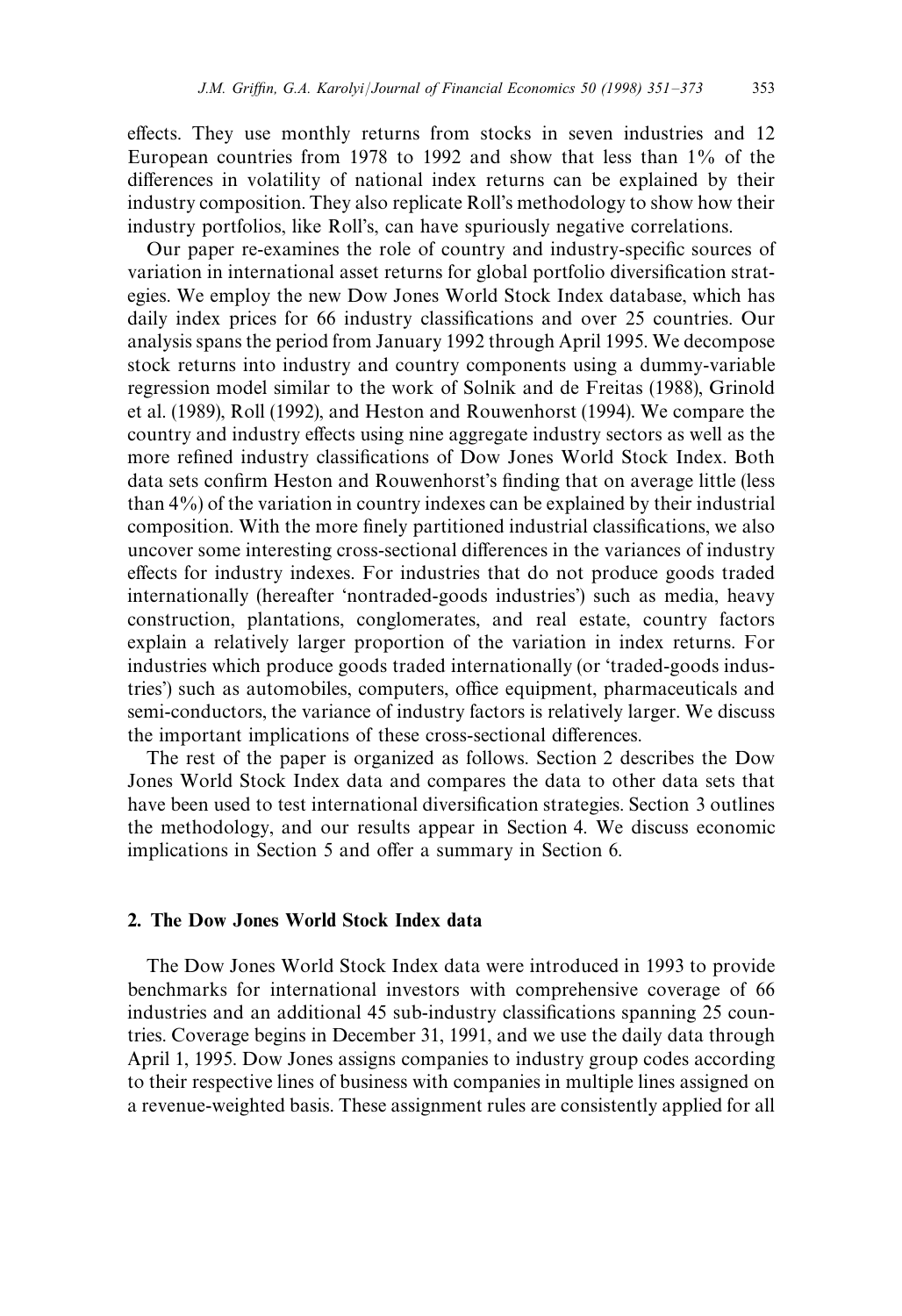companies around the world. They also screen for investability using measures of liquidity, foreign access regulations, currency-convertibility and multiple classes of stock. The Wall Street Journal publishes the Dow Jones World Stock Index data daily (Dow Jones and Company, 1993).

# *2.1. Characteristics of the data*

One important advantage of our data in examining the roles of industry and country effects is the comprehensive coverage across industries. Roll (1992) and Heston and Rouwenhorst (1994) both grouped their securities into just seven industry sectors. Such broad industry classifications may not provide enough cross-sectional variation in returns across industries to distinguish between country variation and industry-specific sources of variation. Thus, tests using these groups may be biased against finding any industry effects. By contrast, inter-industry studies of US data usually use two or three-digit SIC (Standard Industrial Classification) codes, which typically have about 62 different industry classifications at just the two-digit level (Guenther and Rosman, 1994). Using fewer industry classifications can be even more problematic when grouping firms from different countries, which are even more likely to have different characteristics.

Dow Jones World Stock Index also offers comprehensive coverage across countries. Heston and Rouwenhorst used 829 stocks from 12 European countries, but the Dow Jones World Stock Index contains value-weighted industry indexes from over 2400 stocks in 25 countries. Because international investors are not restricted to investing solely in European stocks, our analysis should give sharper estimates of the benefits of international diversification attributable to country or industry-specific effects.

Use of the Dow Jones World Stock Index data also involves tradeoffs, since the data are available only over a recent period (1992*—*1995) and on a daily and weekly basis. With daily data, our analysis is immediately comparable to that of Roll (1992), although for a more recent period. Roll uses the 'FT Actuaries/ Goldman Sachs International Indices' published in the London Financial Times for 24 countries from March 1988 to April 1991. The Dow Jones World Stock Index, however, contains daily price indexes for each industry in each country as well as an overall price index for each country. Second, while a longer time period would benefit an analysis of country and industry effects by allowing more precise estimation of covariances, the structure of covariances in global equity market returns is not stationary over time. Several studies show that the level of integration among economies or stock markets has changed over the past 20 years as restrictions on capital repatriation, additional taxes to investing abroad, and other investment barriers have become less severe. Additionally, because of increases in world trade, economies and corporate profits should be much more correlated, resulting in less dispersion and higher stock-return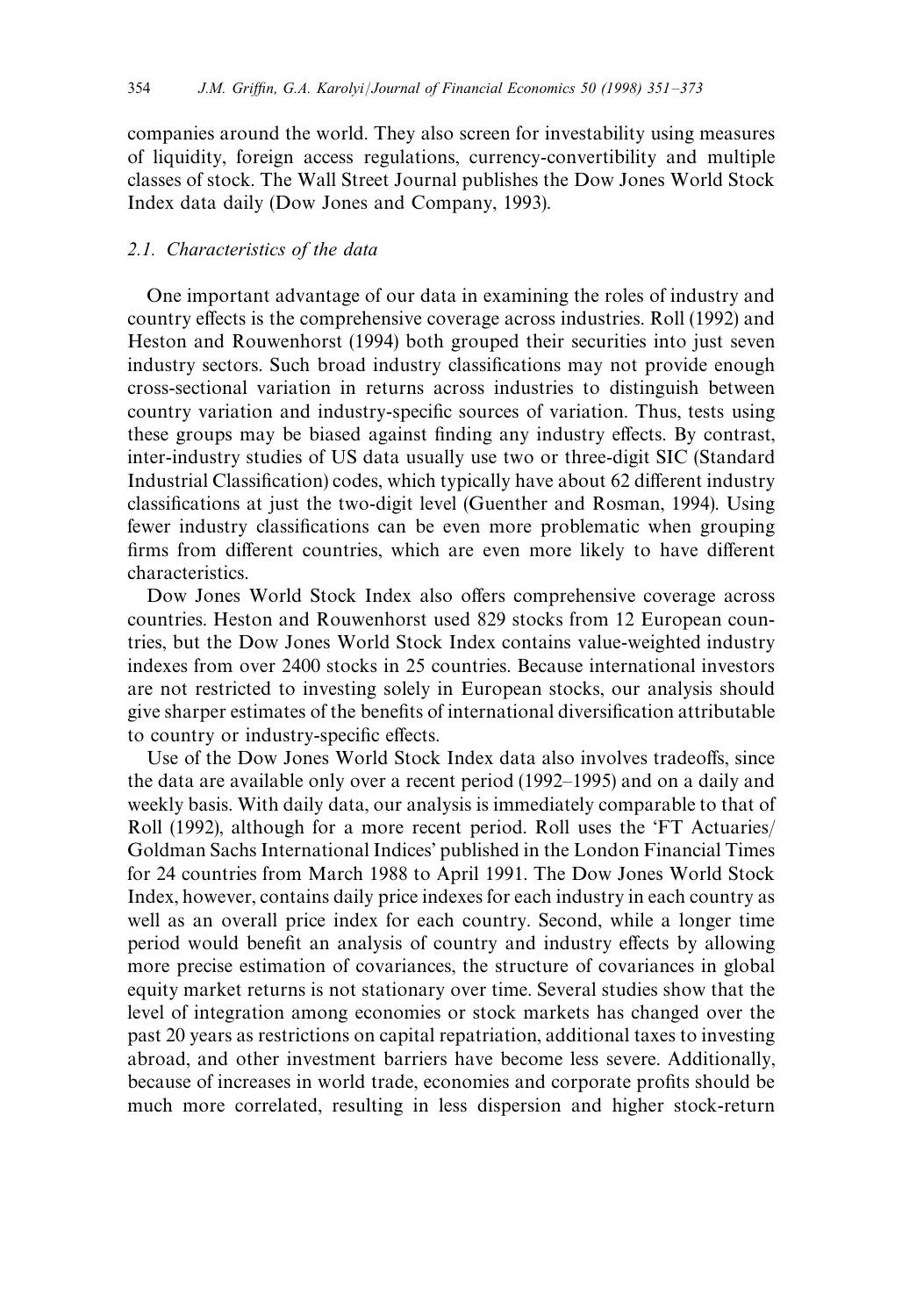correlations between countries.<sup>3</sup> Nevertheless, even if global stock-return correlations have increased overall, the relative importance of industry and country factors has not necessarily changed, because market capitalizations vary over time and because firms enter and exit the sample. Finally, although the use of high frequency returns can increase statistical precision over a shorter sample period, the bias induced by non-synchronous trading hours across markets is exacerbated as the observation interval decreases. Since international markets trade at different times, examining industry effects with one-day returns on a calendar-day basis may lead to incorrect inferences about the degree of comovement in returns. For example, consider a global news announcement that affects the steel industry in the US and Japan similarly and contributes to a higher positive correlation between the two industries. Using one-day returns will capture the correlation between the US and Japan steel industry portfolio returns on that trading day but ignore the influence that US stocks can have on the next-day returns in Japan. The US market is one of the last markets to trade and the Japanese market one of the first, for example. (See Hamao et al. (1990), Lin et al. (1994), King et al. (1994), Bae and Karolyi (1995), Karolyi and Stulz (1996) for studies of return correlations with high frequency data.) Thus, using daily data captures half of the industry-specific variation. Using weekly returns is only a partial solution to this problem because it ignores important dynamics in the auto- and cross-covariances of the joint-returns process. Our analysis below examines only weekly returns but evaluates the sensitivity of our conclusions to daily returns.

Table 1 shows the coverage of indexes both across countries and across industries. Some smaller countries lack representation in many industries, as can be seen in Panel A. The US is represented in 64 industries, while Norway, Finland, Ireland and Mexico are represented in fewer than ten industries. Table 1, Panel B shows the number of countries covered by a particular industry classification, as well as the number of industries that have representation in a country. More than half of the 66 industry groupings have coverage in at least 9 countries.

# *2.2. Traded goods and nontraded goods industries*

The comprehensive coverage across many industry groups provided by the Dow Jones World Stock Index data permits investigation of inter-industry

<sup>3</sup> Adler and Dumas (1983) and Stulz (1995) provide intuitive discussions of changing global capital-market integration and international stock-return correlations. Some empirical studies demonstrate how financial-market integration has increased global stock-return correlations, including Harvey (1991), Chan et al. (1992), Bekaert and Harvey (1995), Dumas and Solnik (1995), DeSantis and Gerard (1997), Longin and Solnik (1995) and Errunza et al. (1995).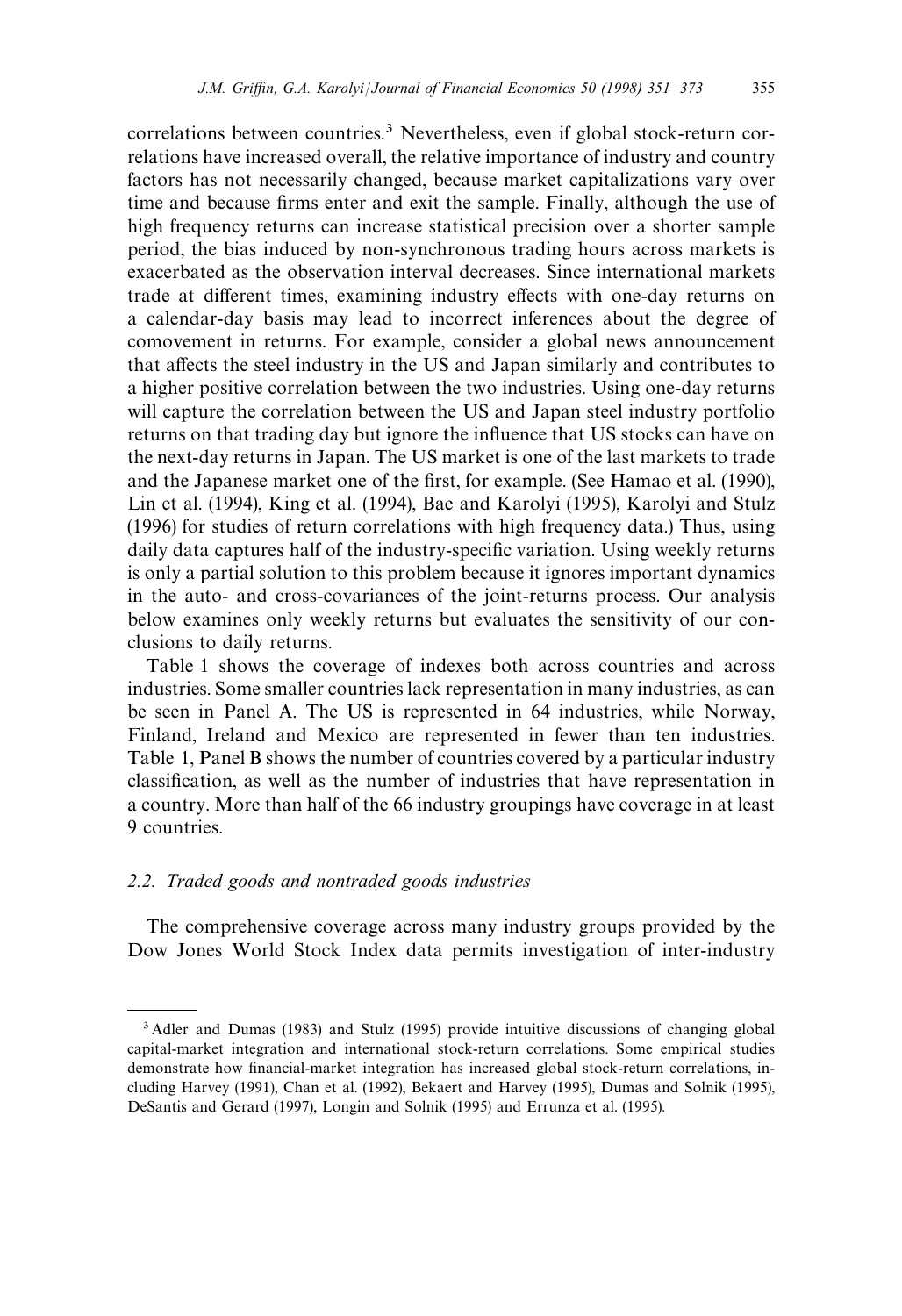|              |                   | in parentheses); Panel B shows the number of countries with representation in each industry with the aggregate economic group code as follows: B - Basic,<br>C – Consumer Cyclical, N – Consumer, Non-cyclical, E – Energy, F – Finance, I – Independent, D – Industrial, T – Technology, U – Utilities.<br>Traded-goods industries using definitions from Bodnar and Gentry (1993) have a '(T)' to the right of their name in Panel B |                  |                  |                  |
|--------------|-------------------|----------------------------------------------------------------------------------------------------------------------------------------------------------------------------------------------------------------------------------------------------------------------------------------------------------------------------------------------------------------------------------------------------------------------------------------|------------------|------------------|------------------|
| Panel A      |                   |                                                                                                                                                                                                                                                                                                                                                                                                                                        |                  |                  |                  |
| Country      | No. of<br>Indust. | Country                                                                                                                                                                                                                                                                                                                                                                                                                                | No. of<br>Indust | Country          | No.of<br>Indust. |
| US (713)     |                   | Germany (91)                                                                                                                                                                                                                                                                                                                                                                                                                           |                  | Switzerland (59) |                  |
| Canada (129) |                   | <b>Netherlands</b> (30)                                                                                                                                                                                                                                                                                                                                                                                                                |                  | Australia (75)   |                  |
| Mexico (31)  |                   | (taly (73)                                                                                                                                                                                                                                                                                                                                                                                                                             |                  | hailand (70)     |                  |
| Austria (22) |                   | Norway (19)                                                                                                                                                                                                                                                                                                                                                                                                                            |                  | Hong Kong (79)   |                  |
| UK (255)     |                   | Belgium (36)                                                                                                                                                                                                                                                                                                                                                                                                                           |                  | Indonesia (32)   |                  |
| Denmark (32) |                   | Finland (27)                                                                                                                                                                                                                                                                                                                                                                                                                           |                  | Japan (514)      |                  |
| Spain (32)   |                   | reland (11)                                                                                                                                                                                                                                                                                                                                                                                                                            |                  | Malaysia (76)    |                  |
| France (117) |                   | Sweden (40)                                                                                                                                                                                                                                                                                                                                                                                                                            |                  | ingapore (51)    |                  |
|              |                   |                                                                                                                                                                                                                                                                                                                                                                                                                                        |                  | New Zealand (17) |                  |

Industry and country composition of Dow Jones World Stock Index data Industry and country composition of Dow Jones World Stock Index data

Table 1

Only some industries have coverage in any given country. Panel A shows the number of industries in each country (with the number of companies covered Only some industries have coverage in any given country. Panel A shows the number of industries in each country (with the number of companies covered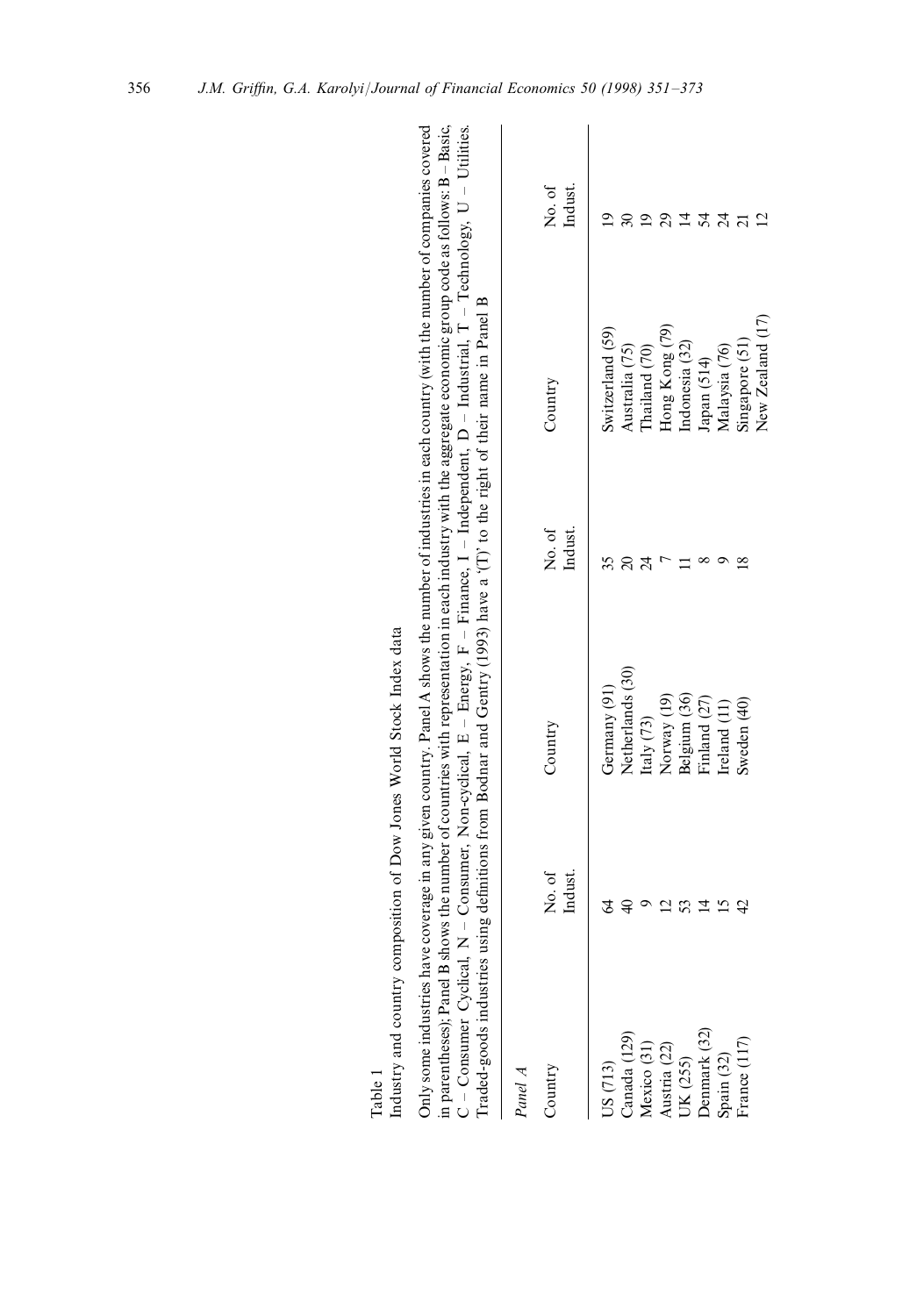| Panel B                   |      |          |                        |      |             |                                         |      |             |
|---------------------------|------|----------|------------------------|------|-------------|-----------------------------------------|------|-------------|
| Industry                  | Agg. | ರೆ<br>Σ. | Industry               | Agg. | Cou.<br>Σó. | Industry                                | Agg. | Cou.<br>Σó. |
| Food $(T)$                |      |          | Pharmaceutical (T      |      |             | Consumer Products                       |      |             |
| <b>Banks</b>              |      |          | Gas Utilities          |      |             | Heavy Machinery (T)                     |      |             |
| <b>Building Materials</b> |      |          | Lodging                |      |             | Office Equipment (T)                    |      |             |
| Insurance: All            |      |          | Non-Ferrous Metal (T)  |      |             | Oil: Majors (T)                         |      |             |
| Financial Services        |      |          | Textiles & Apparel (T) |      |             | Overseas Trading                        |      |             |
| Chemicals (T)             |      |          | Aerospace & Defense    |      |             | Precious Metals (                       |      |             |
| Media                     |      |          | Auto Parts & Equip (T) |      |             | Industrial Techn                        |      |             |
| Paper Products (T         |      |          | Electric Compon. (T)   |      |             | Mining (T)                              |      |             |
| Conglomerate              |      |          | Entertainment          |      |             | Software (T)                            |      |             |
| Heavy Construction        |      |          | Food Retail/Wholesa.   |      |             | Air Freight                             |      |             |
| Diversified Industries    |      |          | Home Construction      |      |             | $\mathrm{Coal}\left( \mathbb{T}\right)$ |      |             |
| Real Estate               |      |          | Securities Brokers     |      |             | Forest Products (T)                     |      |             |
| Industrial Services       |      |          | elephone Systems       |      |             | Medical and Biotech                     |      |             |
| Beverages                 |      |          | [obacco(T)             |      |             | Water Utilities                         |      |             |
| Home Furnishing           |      |          | Communications Tech    |      |             | Advertising                             |      |             |
| Marine Transportion       |      |          | Computers (T)          |      |             | Cosmetics (T                            |      |             |
| Oil: Secondary (T)        |      |          | Containers & Pack      |      |             | Railroads                               |      |             |
| Retailers: Broadline      |      |          | Medical Supplies       |      |             | Semiconductors (T                       |      |             |
| Retailers: Specialty      |      |          | Auto Manufactur. (T    |      |             | Health Care                             |      |             |
| Airlines                  |      |          | Factory Equipment (T   |      |             | Pipelines                               |      |             |
| Electric Utilities        |      |          | Oil Equip. & Serv. (T) |      |             | Plantations                             |      |             |
| Steel (T)                 |      |          | Transport. Equip. (T)  |      |             | Savings & Loans                         |      |             |
|                           |      |          |                        |      |             |                                         |      |             |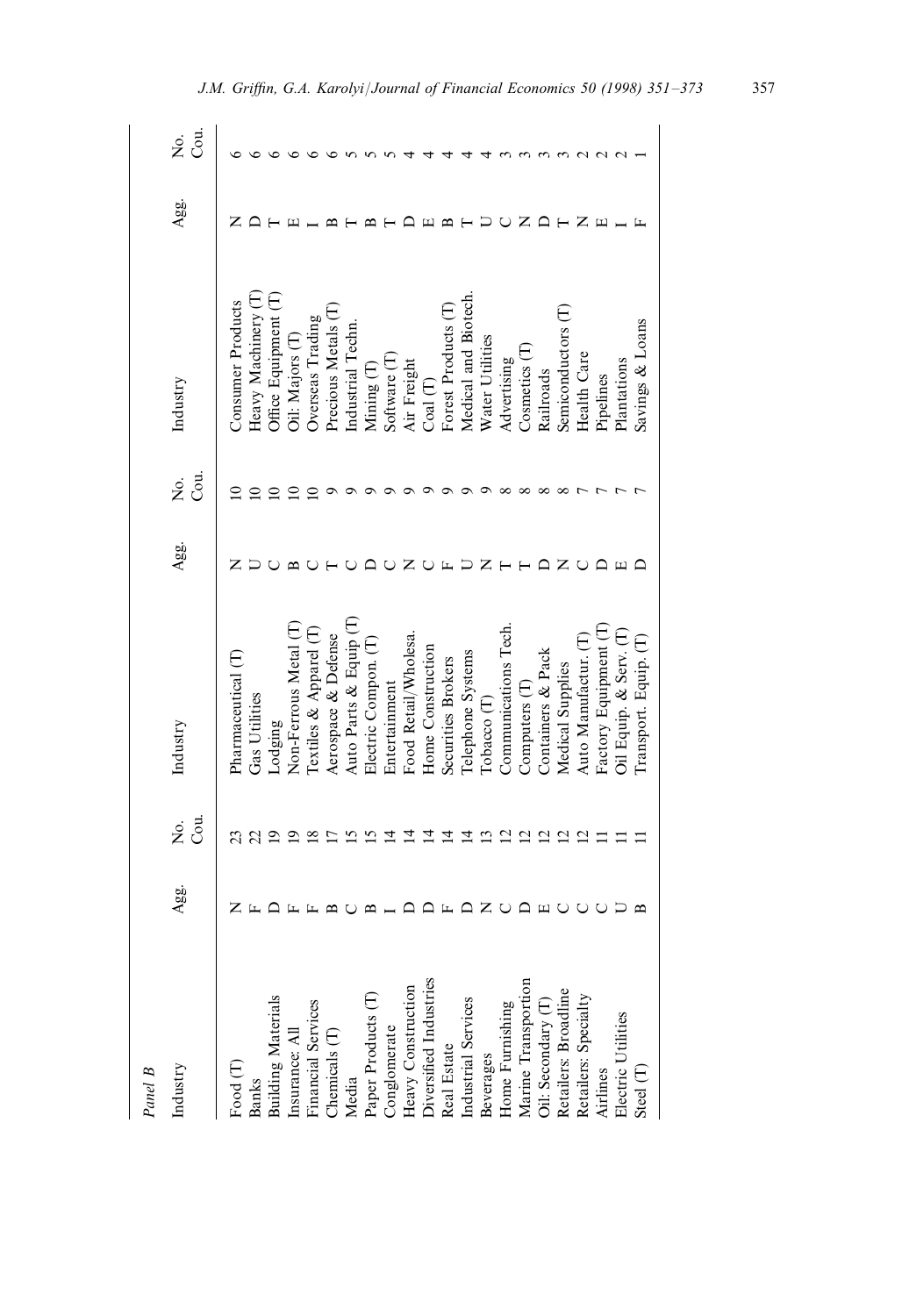differences in the relative importance of country or industry factors in stock returns. For firms in some industries, the sources of variation in global industry factors can be more important for stock returns because their profitability, cash flows and asset values are more sensitive to: (a) price fluctuations in an internationally traded input commodity common to firms in that industry, (b) price fluctuations of an output good or product that those firms competitively market, or (c) changes in the terms of competition with foreign firms for domestic exporters and import competitors. An example can be drawn from the coal industry, which produces an internationally traded, homogenous commodity. Shocks to the supply and demand conditions for coal would be an important determinant of the input costs, profitability and current and future operating cash flows of coal-producing firms worldwide. Similarly, exchange-rate shocks would alter the relative input and output prices of coal and therefore the terms of competition for domestic and foreign coal-producing firms.

Distinguishing between firms in traded and nontraded-goods industries is a useful classification scheme to measure the relative importance of industry and country factors. Nontraded-goods industries are defined to be those for which high transportation costs prevent international trade. The exchange-rate and industrial-organization literature provides a precedent for this classification. The early macroeconomic models of Dornbusch (1973, 1987) advance hypotheses about how changes in an exchange rate may affect wages, goods, and asset prices in nontraded goods industries differently. For traded goods, since the exchange rate is the relative price of domestic and foreign goods, its movements change the relative input and output prices that affect the industry's profitability. In the finance literature, Adler and Dumas (1984) and Levi (1994) model how exchange-rate fluctuations affect the market values and investment decisions of firms in traded and nontraded-goods industries. Empirical work by Bodnar and Gentry (1993), Allayannis and Uhlrig (1996), and Williamson (1996) provides industry-level analysis of exchange-rate exposures and focuses on differences between traded and nontraded-goods industries, in particular. Because traded-goods industries have common sources of variation (due to changes in relative input and output prices), theory predicts and empirical studies find that share prices of these firms are more sensitive to exchange-rate fluctuations. Fluctuations in input and output prices imply a common industry source of variation that is a more important factor for the stock returns of traded-goods firms.

We classify the Dow Jones World Stock Index industry groups into those that produce traded and nontraded goods using the definitions set out in Bodnar and Gentry (1993), data appendix. Panel B of Table 1 denotes tradedgoods industries with a 'T' in parentheses. Examples of traded goods include paper products, oil-secondary, steel, textiles and apparel, automobiles and semiconductors. Our hypothesis parallels the preceding exchange-rate literature and anticipates that industry effects explain a larger fraction of the variation in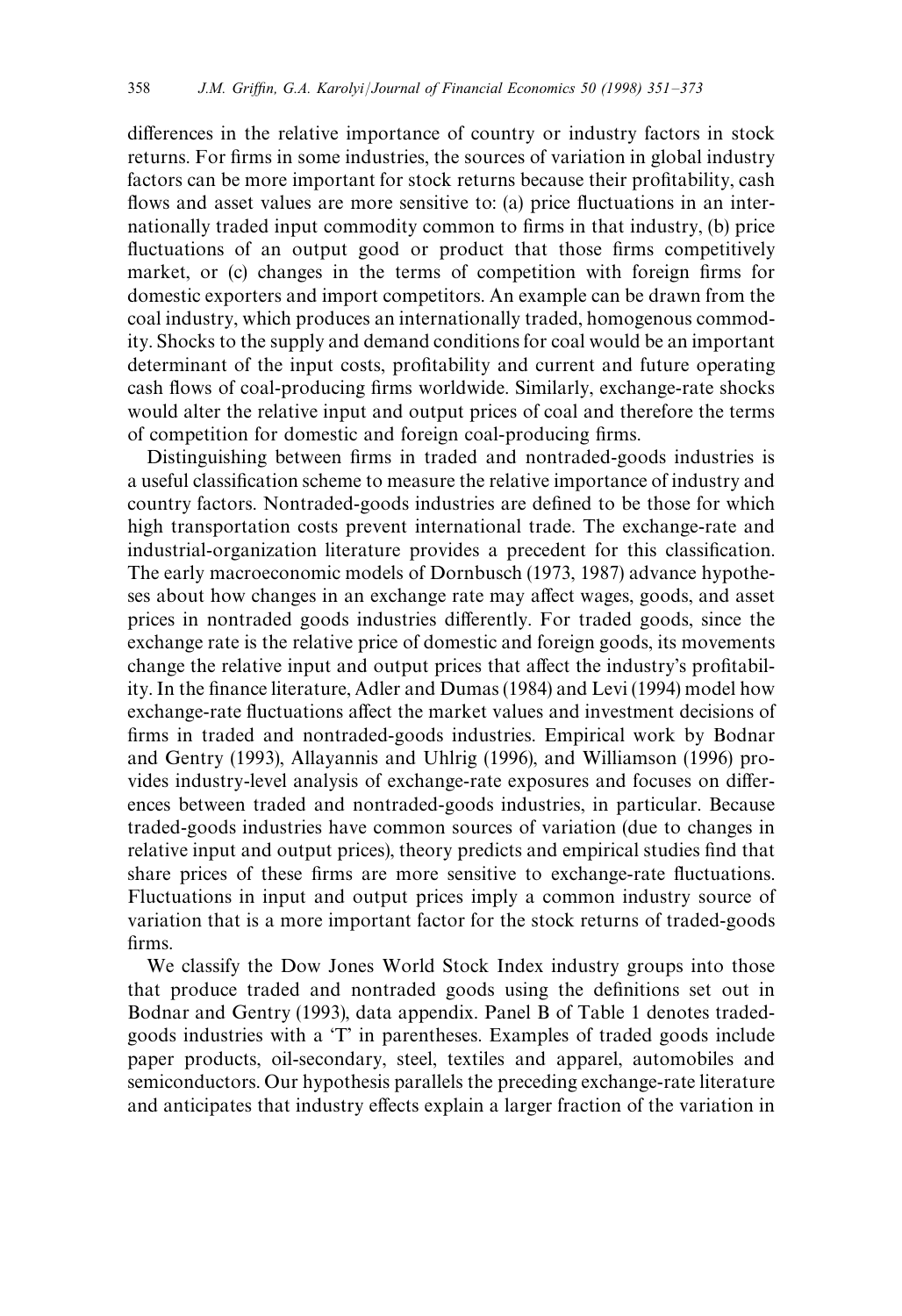industry index returns than country effects for traded-goods industries. The test methodology described below provides a natural framework to evaluate this hypothesis.

# 3. Methodology

The variation in the return of a given stock can be the product of one of several forces, including common variation within the country in which the stock is located, the currency in which the stock is denominated, and the industry to which a stock belongs. The residual variation can be ascribed to other sources uncorrelated with country, currency, or industry-specific influences and can simply be classified as company-specific variation.

Heston and Rouwenhorst (1994) provide an intuitively appealing dummy variable regression framework that we follow and extend to evaluate this problem. We, however, apply the dummy variable regression analysis for valueweighted index returns of individual securities, and not for individual security returns. In general, with 'condensed' data, regression models should yield different results because the dispersion of the regressors around their respective group means are ignored. In our case there is no loss of information when using the 'condensed' index-level data, since all of the cross-sectional dispersion in the independent variables for individual stocks derives from the dispersion of the group values (Kmenta, 1986, Section 9.2; Haitovsky, 1973). The weighted leastsquares estimators for the individual stocks and country/industry indexes can be shown to be equal. (An appendix demonstrating this fact is available directly from the authors upon request.)

The return on a given stock in a given industry is assumed to vary due to country effects or industry effects, plus an error-term. We estimate the following equation weekly for each country and industry index:

$$
R_{ic} = \alpha + \beta_1 I_{i1} + \beta_2 I_{i2} + \dots + \beta_n I_{i66} + \gamma_1 C_{i1} + \gamma_2 C_{i2} + \dots
$$
  
+  $\gamma_{i25} C_{i25} + e_i,$  (1)

where  $R_{ic}$  is the return on the industry value-weighted index *i* in country *c*.

Since each return belongs to both one country and one industry, there is an identification problem if dummy variables are defined for every country and industry. One way to avoid this identification problem is to pick one country and one industry as the benchmark and interpret the dummy variable coefficients as differences from the benchmark. To avoid the interpretation problem of an arbitrary benchmark, we can impose the constraint that, for valueweighted portfolios, the sum of the industry coefficients equals zero and the sum of the country coefficients equals zero (Kennedy, 1986). We estimate Eq. (1)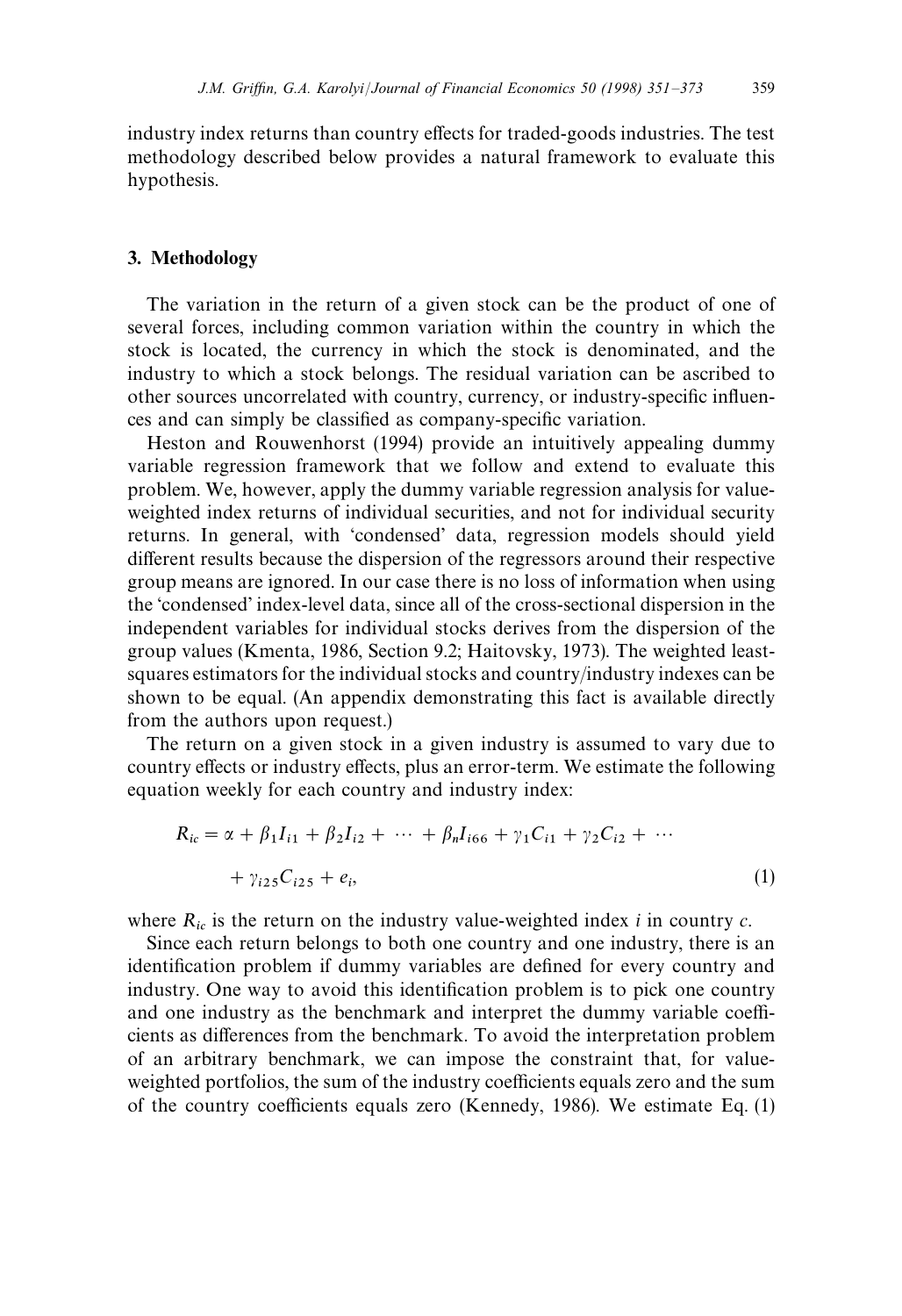cross-sectionally for the 66 industry groupings (*I*) in each of the 25 countries (*C*) subject to the following restrictions:

$$
\sum_{j=1}^{66} w_j \beta_j = 0,
$$
\n(2a)\n
$$
\sum_{j=1}^{25} v_k \gamma_k = 0,
$$
\n(2b)

where  $w_j$  and  $v_k$  denote the value weights of industry *j* and country *k* in the world market portfolio. The least-squares estimate of the intercept in Eq. (1) can then represent the return on the value-weighted world market portfolio. Since estimated disturbances are orthogonal to all industry and country dummies by construction, the average residual is zero in every industry and in every country. Since the world market index is simply the value-weighted average over all industries and countries, the average disturbance for the world value-weighted market index is also zero; the intercept can thus signify the value-weighted market.

Weighted least squares (WLS) estimates for Eq. (1) are computed each week subject to the restrictions in Eqs. (2a) and (2b). The weekly cross-sectional regressions yield a time series of the intercept and the country and industry coefficients. We interpret the coefficient  $\hat{\beta}$  as the estimated 'pure' industry effect relative to the value-weighted world market portfolio, and  $\hat{y}$  as the estimated 'pure' country effect relative to the value-weighted world market portfolio. The time series of these coefficients reveals whether country or industry effects have greater variation. A similar analysis can be performed with the nine broad economic sectors.

## 4. Results

 $k=1$ 

We compute weekly continuously-compounded dollar-denominated returns for all indexes from Wednesday to Wednesday prices. Separate WLS regressions are run weekly for the cross-section of country/industry indexes and we then use the estimated coefficients to construct a time series of estimated 'pure' country effects,  $\gamma$ 's, and 'pure' industry effects,  $\beta$ 's. We can decompose the value-weighted index returns on, for example, Canada  $(AC)$ , given as  $R_{AC}$ , into a component common to all countries,  $\hat{\alpha}$ , the value-weighted average of the industry effects based on the unique industrial composition of the Canadian index, and a pure country specific component,  $\hat{\gamma}_{AC}$ , as follows:

$$
R_{AC} = \hat{\alpha} + \sum_{i=1}^{66} x_{AC,i} \hat{\beta}_i I_{AC,i} + \hat{\gamma}_{AC},
$$
\n(3)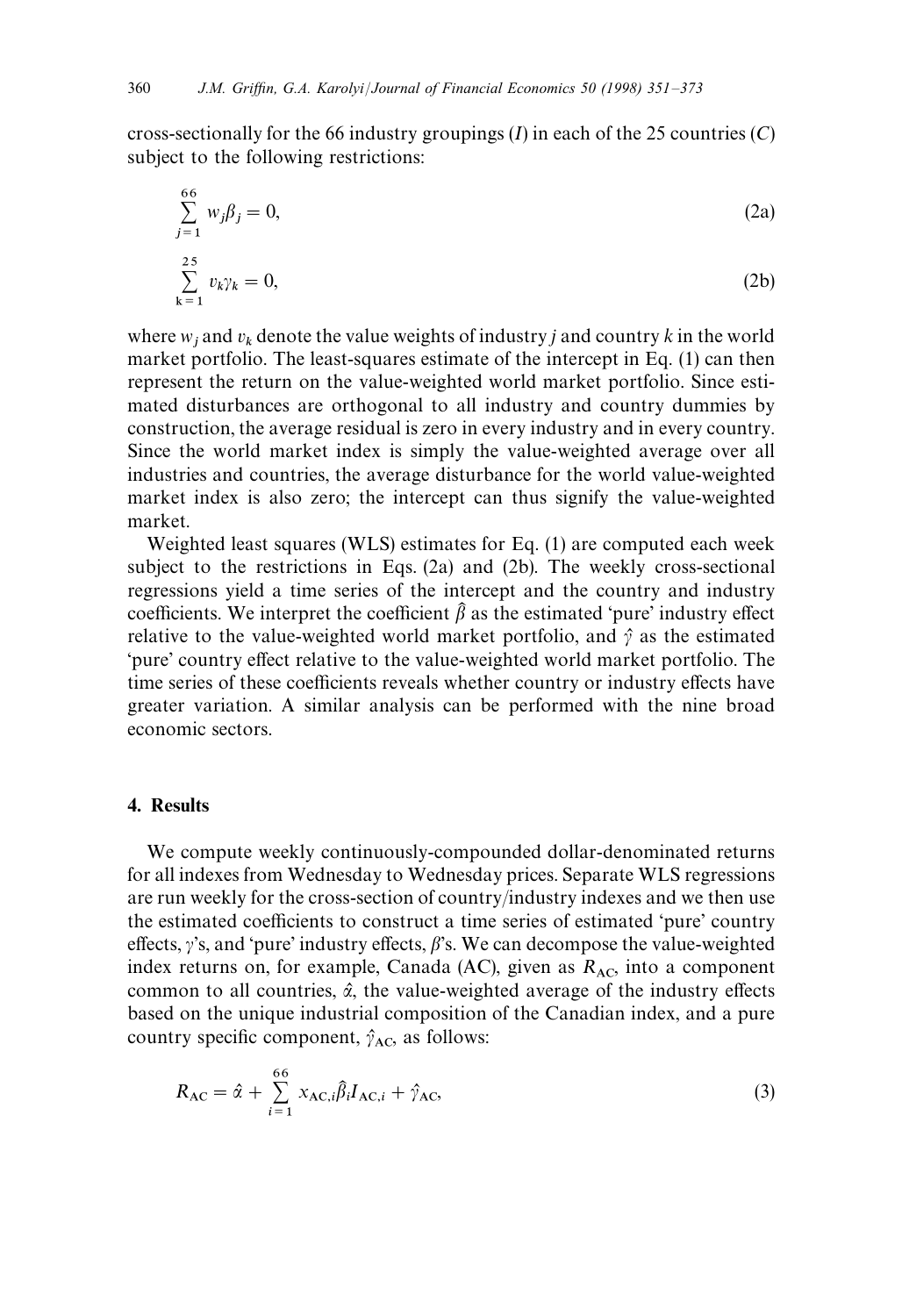where  $x_{AC,i}$  denotes the proportion of the total market capitalization of Canada included in industry group *i*. Eq. (3) states that the return on the Canadian country index can differ from the return on the world market portfolio because the industrial composition of the market differs (i.e. a higher proportion of mining, non-ferrous metal and forest products stocks) and because the returns on Canadian stocks differ from the returns on stocks in the same industry in other countries. We can perform a similar construction for a global industry index, say the steel industry (STL), with a pure industry component and a cumulative effect of country factors depending on the representation of companies from around the world in that particular industry. Consider

$$
R_{\text{STL}} = \hat{\alpha} + \sum_{j=1}^{25} \phi_{j,\text{STL}} \hat{\gamma}_j C_{j,\text{STL}} + \hat{\beta}_{\text{STL}},
$$
\n(4)

where  $\phi_{i,STL}$  represents the proportion of the capitalization of the global steel industry index composed of country *j*'s stocks. The proportion of the total variance of the returns of any country or industry index in excess of the world market portfolio return is computed with a ratio of the variance of the pure country or industry effect to the variance of the sum of that pure effect and the sum of the value-weighted industry and country effects.

#### *4.1. Tests using broad industry groupings*

Table 2 shows the time-series variances of these components for each country and industry using weekly US dollar-denominated returns and just nine broad economic sectors. In Panel A, we can compare the variance of the 'pure' country effects to the cumulative sum of the variances of the industry effects for the country indexes. Several results are noteworthy. First, there are considerable cross-sectional differences in the total variances of the pure country components. The US has one of the smallest country effect variances (1.51%-squared) and Mexico, the largest (30.88%-squared), about 20 times that for the US. Second, the cumulative industry-effect variance can explain on average only 2% of the total variance of the country indexes. This ratio is even lower than the average 7.1% variance found in Heston and Rouwenhorst (their Table 3) with value-weighted returns. This more dramatic result is expected because they only study 12 European countries, whereas our sample includes 25 Asia-Pacific, European and North American countries. Indeed, in a follow-up study, Heston and Rouwenhorst (1995) conjecture that a sample including countries from outside Europe could reveal a larger role for country effects. Panel B compares the variances of the pure industry factors relative to the cumulative effects of the 25 country factors in terms of their explanatory power for the nine industry sector portfolios. The energy sector has the largest variance of pure industry factors at 1.614%-squared. When we compare the average variance of the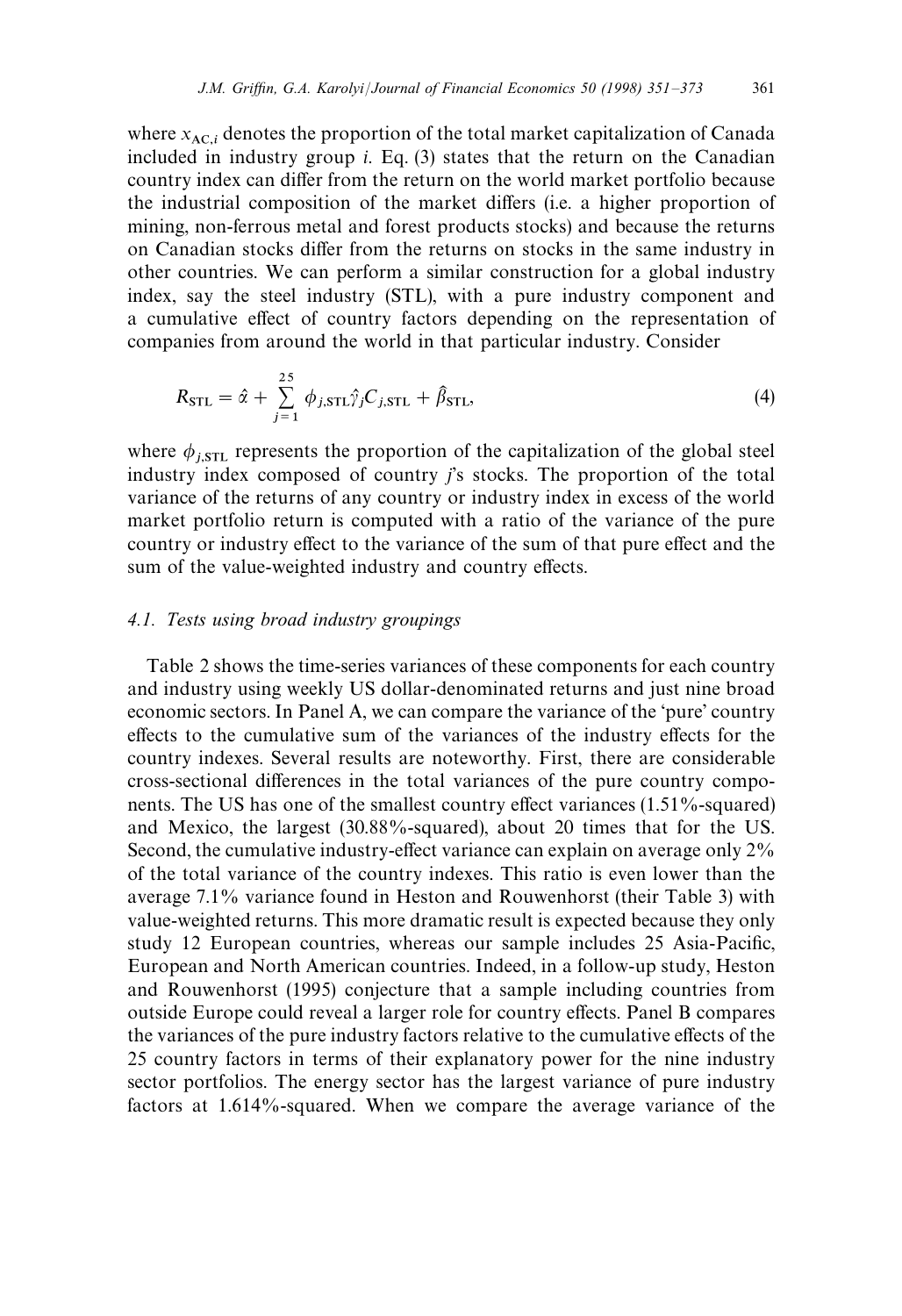country effects (8.042%-squared) to the average variance of the industry effects (0.704%-squared), we find a ratio of 12 : 1 which is much larger than Heston and Rouwenhorst find. We can thus conclude that country effects are an even more important determinant of variation in international returns than other studies

#### Table 2

Decomposition of index returns into country and industry effects using nine aggregate industry classifications and US dollar-denominated weekly returns

The table gives the variance of the components of the value-weighted country and industry index weekly returns from the Dow Jones World Stock Indexes from January 1992 to April 1995. Each country index return is decomposed into a pure country effect and the cumulative sum of industry effects using the dummy variable regression methods. Each industry index return is similarly decomposed into a pure industry effect and the cumulative sum of country ffects. The ratio relative to the market is the ratio of the variance of that component relative to the variance of the index return in excess of world market return. Returns are defined in percentages per week.

#### *Panel A*

|               | Pure country effect |                             |              | Cumulative sum of industry effects |  |
|---------------|---------------------|-----------------------------|--------------|------------------------------------|--|
|               | Variance            | Ratio relative<br>to market | Variance     | Ratio relative<br>to market        |  |
| US            | 1.508               | 1.00                        | 0.010        | 0.01                               |  |
| Canada        | 3.231               | 0.98                        | 0.021        | 0.01                               |  |
| Mexico        | 30.877              | 1.00                        | 0.075        | 0.00                               |  |
| Austria       | 4.458               | 1.03                        | 0.047        | 0.01                               |  |
| UK            | 2.301               | 0.97                        | 0.017        | 0.01                               |  |
| Denmark       | 5.635               | 1.01                        | 0.055        | 0.01                               |  |
| Spain         | 7.043               | 1.07                        | 0.210        | 0.03                               |  |
| France        | 2.986               | 1.01                        | 0.006        | 0.00                               |  |
| Germany       | 3.741               | 1.08                        | 0.050        | 0.01                               |  |
| Netherlands   | 1.990               | 1.00                        | 0.137        | 0.07                               |  |
| Italy         | 15.732              | 1.02                        | 0.157        | 0.01                               |  |
| Norway        | 6.408               | 0.98                        | 0.179        | 0.03                               |  |
| Belgium       | 3.165               | 1.06                        | 0.098        | 0.03                               |  |
| Finland       | 17.944              | 1.00                        | 0.110        | 0.01                               |  |
| Ireland       | 5.780               | 1.08                        | 0.117        | 0.02                               |  |
| Sweden        | 6.919               | 0.97                        | 0.048        | 0.01                               |  |
| Switzerland   | 3.158               | 1.02                        | 0.182        | 0.06                               |  |
| Australia     | 5.498               | 0.96                        | 0.049        | 0.01                               |  |
| Thailand      | 19.358              | 1.02                        | 0.208        | 0.01                               |  |
| Hong Kong     | 12.479              | 1.02                        | 0.111        | 0.01                               |  |
| Indonesia     | 9.900               | 0.99                        | 0.042        | 0.00                               |  |
| Japan         | 5.875               | 0.99                        | 0.017        | 0.00                               |  |
| Malaysia      | 12.436              | 1.00                        | 0.040        | 0.00                               |  |
| Singapore     | 7.443               | 1.01                        | 0.087        | 0.01                               |  |
| New Zealand   | 5.196               | 0.98                        | 0.110        | 0.02                               |  |
| Mean (median) | 8.042 (5.780)       | 1.01(1.00)                  | 0.087(0.075) | 0.02(0.01)                         |  |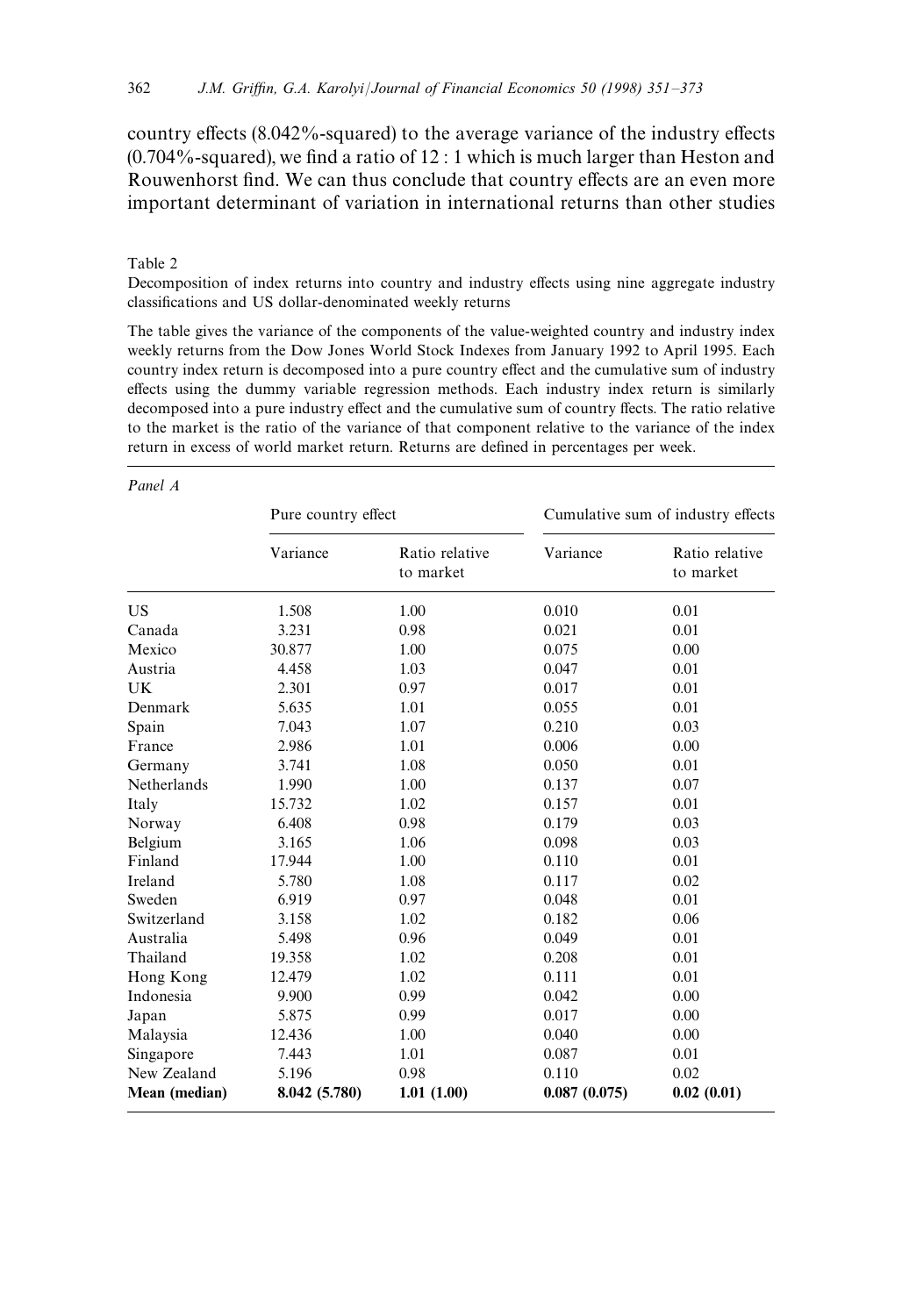|               |              | Cumulative sum of country effects | Pure industry effects |                             |
|---------------|--------------|-----------------------------------|-----------------------|-----------------------------|
|               | Variance     | Ratio relative<br>to market       | Variance              | Ratio relative<br>to market |
| Basic         | 0.029        | 0.05                              | 0.556                 | 0.93                        |
| Independent   | 1.006        | 0.63                              | 0.658                 | 0.41                        |
| Cyclical      | 0.046        | 0.20                              | 0.261                 | 1.14                        |
| Energy        | 0.458        | 0.24                              | 1.614                 | 0.86                        |
| Finance       | 0.177        | 0.18                              | 0.741                 | 0.75                        |
| Industrial    | 0.273        | 0.67                              | 0.231                 | 0.56                        |
| Non-cyclical  | 0.226        | 0.23                              | 0.674                 | 0.69                        |
| Technology    | 0.095        | 0.09                              | 0.869                 | 0.87                        |
| Utilities     | 0.166        | 0.22                              | 0.732                 | 0.96                        |
| Mean (median) | 0.275(0.177) | 0.28(0.22)                        | 0.704(0.674)          | 0.80(0.86)                  |

## Table 2. Continued.

*Panel B*

indicate. Again, the most likely explanation for our stronger result is that our sample includes emerging market countries such as Mexico, Thailand, Hong Kong, and Malaysia, which exhibit very strong country effects.

## *4.2. Tests using disaggregated industry groupings*

A key hypothesis that we test is whether the dominance of country factors over industry factors in global stock returns is robust to the definition of industry *—* that is, the preceding tests may be biased against finding any industry effects. Table 3 provides summary statistics for the country and industry effects with the more finely-partitioned 66 industry indexes. The variance of the country effects in Panel A closely resembles the variance calculated in Table 2, averaging about 8.02%-squared. The variance of the cumulative industry effects also appears similar, at about 0.187%-squared; this component only represents about 4% of the variance of the excess returns on the country indexes. For the industry indexes, the variance of the pure industry effects (Panel B) is considerably higher at 2.416%-squared, than in Table 2, and this average is about double that of the variance of the cumulative sum of country effects (at 1.019% squared). Nevertheless, the variation in the pure country effects (8.02%-squared) is much higher than those of the pure industry effects (2.416%-squared) *—* a ratio of 4 : 1. Hence the dominance of country factors in global stock returns is robust to the definition of industry classification.

A potential objection is that our analysis does not adequately control for exchange rate-fluctuations. Since both real and nominal currency effects exist,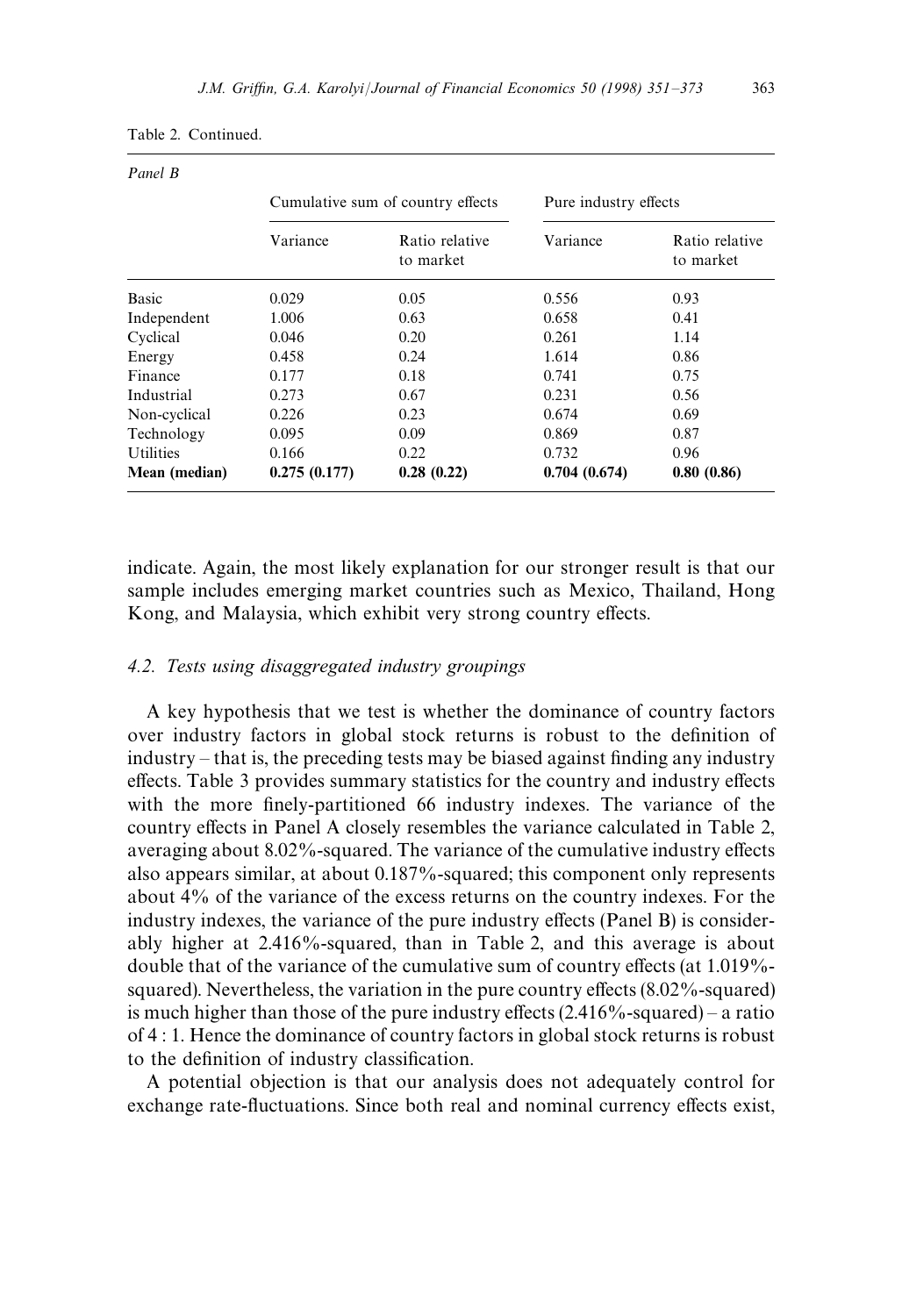Decomposition of index returns into country and industry effects using 66 aggregate industry classifications and US dollar-denominated weekly returns Decomposition of index returns into country and industry effects using 66 aggregate industry classifications and US dollar-denominated weekly returns

from January 1992 to April 1995. Each country index return is decomposed into a pure country effect and the cumulative sum of industry effects using the The table gives the variance of the components of the value-weighted country and industry index weekly returns from the Dow Jones World Stock Indexes The table gives the variance of the components of the value-weighted country and industry index weekly returns from the Dow Jones World Stock Indexes from January 1992 to April 1995. Each country index return is decomposed into a pure country effect and the cumulative sum of industry effects using the dummy variable regression methods. Each industry index return is similarly decomposed into a pure industry effect and the cumulative sum of country dummy variable regression methods. Each industry index return is similarly decomposed into a pure industry effect and the cumulative sum of country effects. The ratios relative to the market is the ratio of the variance of that component relative to the variance of the index return in excess of world market effects. The ratios relative to the market is the ratio of the variance of that component relative to the variance of the index return in excess of world market return. Returns are defined in percentages per week return. Returns are defined in percentages per week.

| Panel A     |                           |                |                     |                   | Panel B                       |                    |                   |                            |       |                        |                                         |       |                            |                            |
|-------------|---------------------------|----------------|---------------------|-------------------|-------------------------------|--------------------|-------------------|----------------------------|-------|------------------------|-----------------------------------------|-------|----------------------------|----------------------------|
| Country     | country<br>Pure<br>effect |                | industry<br>effects | <b>Cumulative</b> | Industry group                | country<br>effects | <b>Cumulative</b> | industry<br>Pure<br>effect |       | Industry group         | <b>Cumulative</b><br>country<br>effects |       | industry<br>Pure<br>effect |                            |
|             | Var                       | Ratio          | Var                 | Ratio             |                               | Var                | Ratio             | Var                        | Ratio |                        | Var                                     | Ratio | Var                        | Ratio                      |
|             | 1.499                     | 0.97           | 0.018               | 0.01              | Advertising                   | $\overline{131}$   | 0.24              | 3.616                      | 0.76  | Industrial technology  | 0.895                                   | 0.28  | 2.145                      | 0.66                       |
| Canada      | 3.241                     | 0.98           | 0.143               | 0.04              | Aerospace/defense             | 0.803              |                   | 1.716                      | 0.70  | Insurance: al          | .484                                    | 9.49  | 0.601                      | 0.61                       |
| Mexico      | 31.284                    | $\approx$      | 173                 | Š                 | Air freight                   | 0.607              |                   | 1,632                      | 0.82  | Lodging                | 0.925                                   | 0.36  | 1.963                      | 0.76                       |
| Austria     | 4.635                     | 1.06           | 0.145               | 03                | Airlines                      | 1.333              | 0.20              | 1459                       | 0.88  | Marine transport.      | 0.616                                   | 0.29  | 1.223                      | 0.57                       |
|             | 2.351                     | 99             | 0.074               | 03                | Auto manufact. <sup>[T]</sup> | 0.455              | 0.24              | 958                        | 02    | Media                  | 0.661                                   | .52   | 0.556                      | 0.44                       |
| Denmark     | 5.767                     | 1.03           | 0.170               | 0.03              | Auto parts/Equ.(T             | 1,791              |                   | 0.850                      | 0.75  | Aedical supplies       | 0.644                                   | 0.18  | 3.145                      | 0.86                       |
| Spain       | 7.119                     | 1.08           | 0.271               | 0.04              | Banks                         | 0.601              | 0.23              | 1.616                      | 0.63  | Medical/Biotech        | 1.071                                   | 0.12  | 7.760                      |                            |
| France      | 2.930                     | 0.98           | 0.029               | $\overline{5}$    | Beverages                     | 0.349              | 0.25              | 0.942                      | 0.68  | Mining (T)             | 1.464                                   | 0.34  | 2.088                      |                            |
| Germany     | 3.675                     | 1.06           | 0.107               | 0.03              | Building materials            | 0.247              | 0.24              | 0.705                      | 0.70  | Non-ferrous metals (T) | 0.163                                   | 0.07  | 2.159                      |                            |
| Netherlands | 1.975                     | 0.94           | 0.240               | E                 | Chemicals <sup>(T</sup>       | 0.064              | $\frac{0.10}{2}$  | 0.570                      | 0.93  | Office equipment (T)   | 0.675                                   | 0.50  | 1.448<br>5.818             |                            |
| Italy       | 15.232                    | 0.99           | 0.149               | ΟI                | $\overline{\phantom{a}}$ CM   | 1396               | 0.12              | 3.076                      | 0.96  | Oil equip./services (T | 0.829                                   | 0.13  |                            | 84<br>0.95<br>0.92<br>0.92 |
| Norway      | 6.572                     | $\overline{5}$ | 0.215               | 0.03              | Communic, tech                | 1.353              | 0.10              | 2.938                      | 0.81  | Oil: majors (7         | 0.814                                   | 0.30  | 2.127                      |                            |
| Belgium     | 3.024                     | 1.01           | 0.127               | 0.04              | $Computers$ (T)               | 1309               | 0.08              | 3.968                      | 1.03  | Dil: secondary (T      | 0.086                                   | 0.08  | 0.980                      | 0.89                       |
| Finland     | 18.108                    | 0.98           | 0.321               | 0.02              | Conglomerate                  | 1.003              | 0.62              | 0.646                      | 0.40  | Overseas trading       | 3.147                                   | 0.66  | 1.141                      | 0.24                       |
| Ireland     | 5.316                     | 0.99           | 0.146               | 0.03              | Consumer products             | 000                | 0.33              | 1.576                      | 0.52  | Paper products (I      | 0.084                                   | 0.07  | 1.162                      |                            |
| Sweden      | 7.012                     | 0.98           | 124                 | 0.02              | Container/package             | 1.161              | 0.14              | 1,947                      | 0.85  | Pharmaceutical (T)     | 0.228                                   | $\Xi$ | 2.102<br>3.172             | $0.99$<br>$0.79$           |
| Switzerland | 3.142                     | ē              | 1.384               | 12                | Cosmetics (7                  | 181                | 0.10              | 1.390                      | 0.77  | Pipelines              | 1.489                                   | 0.37  |                            |                            |
| Australia   | 5.317                     | 0.93           | 0.133               | 0.02              | Divers. industries            | 0.090              | 0.15              | 0.486                      | 0.83  | Plantations            | 2.439                                   | 0.57  | 7.014                      | 0.32                       |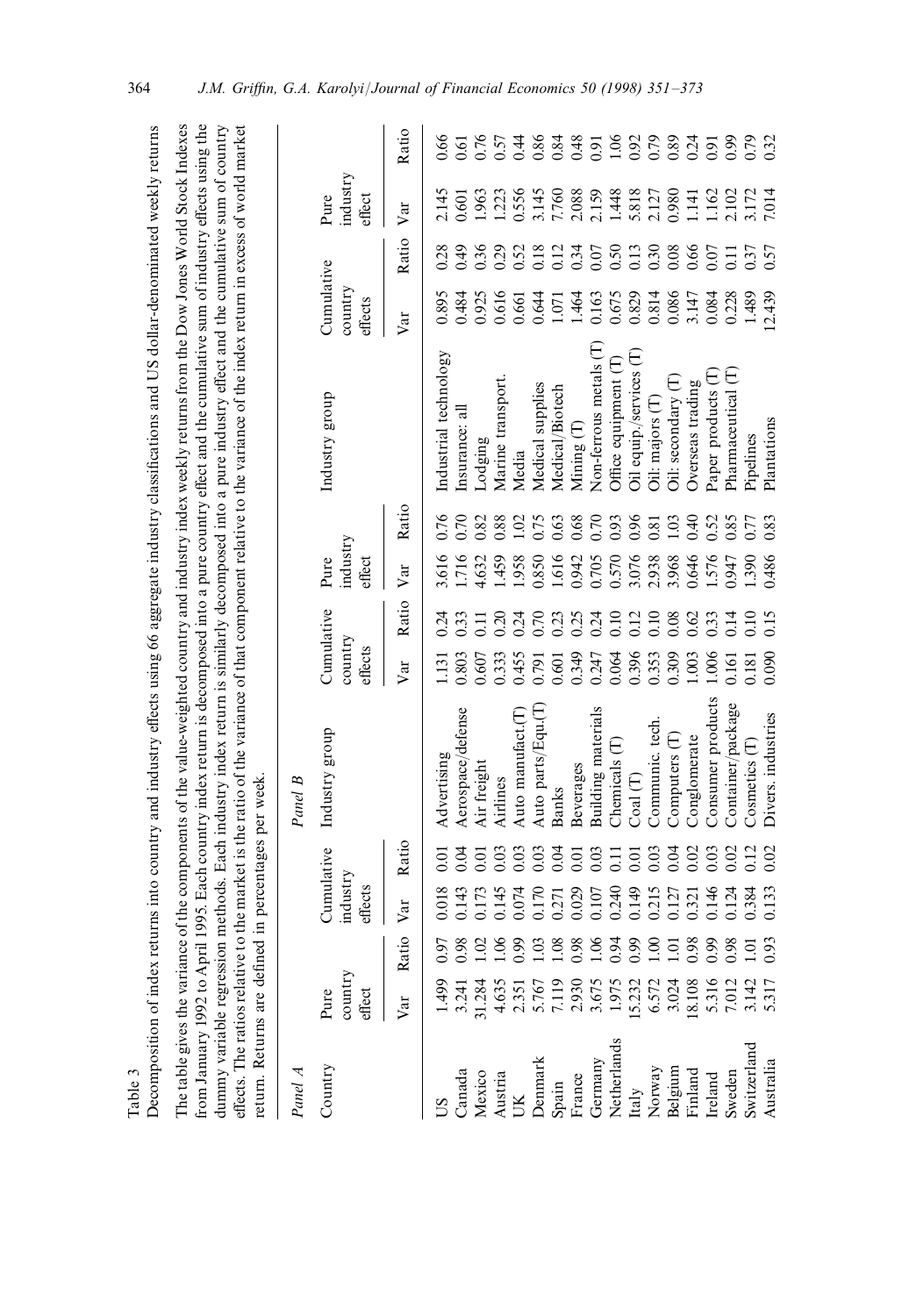| (1.766)                                                                                                                                                                                                                                                                                                       | (0.24)                               | (0.784)                                            |                         |      |                |                |                |                     |      | $(5.767)$ $(1.00)$ $(0.146)$ $(0.03)$ |                            |        | (Median)    |
|---------------------------------------------------------------------------------------------------------------------------------------------------------------------------------------------------------------------------------------------------------------------------------------------------------------|--------------------------------------|----------------------------------------------------|-------------------------|------|----------------|----------------|----------------|---------------------|------|---------------------------------------|----------------------------|--------|-------------|
|                                                                                                                                                                                                                                                                                                               | 0.29                                 | 1.019                                              |                         |      |                |                |                |                     |      | 0.187 0.04                            | $\ddot{ }$ 1.00 $\ddot{ }$ | 8.019  | Mean        |
|                                                                                                                                                                                                                                                                                                               | 0.36                                 | 1.655                                              | Water utilities         | 0.78 | 0.518          | 0.17           | 0.110          | Industrial services |      |                                       |                            |        |             |
|                                                                                                                                                                                                                                                                                                               | 0.18                                 | 0.305                                              | Iransport equip. (T.    | 0.61 | 2.662          | 0.65           | 2.851          | Home furnishing     |      |                                       |                            |        |             |
|                                                                                                                                                                                                                                                                                                               | 0.12                                 |                                                    | Tobacco <sub>(1)</sub>  | 0.53 | 1.922          | 0.50           | 1.811          | Home construction   |      |                                       |                            |        |             |
| $\begin{array}{l} 7.78 \\ 7.128 \\ 8.98 \\ 1.244 \\ 9.15 \\ 1.44 \\ 1.53 \\ 1.68 \\ 1.75 \\ 1.76 \\ 1.77 \\ 1.78 \\ 1.77 \\ 1.77 \\ 1.77 \\ 1.77 \\ 1.77 \\ 1.77 \\ 1.77 \\ 1.77 \\ 1.77 \\ 1.77 \\ 1.77 \\ 1.77 \\ 1.77 \\ 1.77 \\ 1.77 \\ 1.77 \\ 1.77 \\ 1.77 \\ 1.77 \\ 1.77 \\ 1.77 \\ 1.77 \\ 1.77 \\ $ |                                      | 0.857                                              | Textiles/apparel (T)    | 0.61 | 2.018          | $^{0.40}$      | 1.330          | Heavy mach (T)      |      |                                       |                            |        |             |
|                                                                                                                                                                                                                                                                                                               | $0.03$<br>$0.57$<br>$0.57$<br>$0.53$ |                                                    | Telephone syst.         | 0.47 | 1.815          | 0.41           | 1.586          | Heavy construct.    |      |                                       |                            |        |             |
|                                                                                                                                                                                                                                                                                                               |                                      |                                                    | Steel (T)               | 0.82 | 7.757          | 0.12           | 182            | Health care         |      |                                       |                            |        |             |
|                                                                                                                                                                                                                                                                                                               |                                      | 0.760<br>1.499<br>1.212<br>0.968<br>0.949<br>2.249 | Software <sup>(T)</sup> | 0.53 | 1.831          | 0.40           | 1.395          | Gas utilities       |      |                                       |                            |        |             |
|                                                                                                                                                                                                                                                                                                               |                                      |                                                    | Semiconductors (T)      | 0.77 | 5.475          | 0.18           | 1.253          | Forest products (T) |      |                                       |                            |        |             |
|                                                                                                                                                                                                                                                                                                               |                                      |                                                    | Securities brokers      | 0.91 |                | 0.10           | 0.105          | Food retail/whole   | 0.16 | 0.828                                 | S                          | 5.629  | New Zealand |
|                                                                                                                                                                                                                                                                                                               | $\frac{0.23}{0.17}$                  |                                                    | Savings & loans         | 0.81 | 1.751<br>1.997 | 0.16           | 0.144          | Food (T)            | 0.03 | 0.206                                 | S.                         | 7.429  | Singapore   |
|                                                                                                                                                                                                                                                                                                               | 0.30                                 |                                                    | Retailers: special      | 0.55 | 0.574          | 0.50           | 2.959<br>0.520 | Financial services  | 0.01 | 0.140                                 | 00.1                       | 12.719 | Malaysia    |
|                                                                                                                                                                                                                                                                                                               | 0.08                                 | 0.100                                              | Retailers: broad        | 0.34 | 1.409          | 0.72           |                | Factory equip (T)   | 0.01 | 0.046                                 | 0.96                       | 5.784  | Japan       |
|                                                                                                                                                                                                                                                                                                               | 0.59                                 | 1.602                                              | Real estate             | 0.90 | 0.790          | $\frac{10}{2}$ | 0.087          | Entertainment       | 20.0 | 0.205                                 | 0.99                       | 9.868  | Indonesia   |
|                                                                                                                                                                                                                                                                                                               | 0.69                                 | 1.109                                              | Railroads               | 1.08 | 1.223          | 0.07           | 0.83           | Electric utilities  |      | 0.127                                 | <u>ទ</u>                   | 12.487 | Hong Kong   |
|                                                                                                                                                                                                                                                                                                               | 0.07                                 | 3.778                                              | Precious metals (T)     | 0.57 | 1.020          | 0.58           | 1.038          | Elect. compon. (T)  | 0.01 | 0.166                                 | $\overline{0}$             | 18.366 | Thailand    |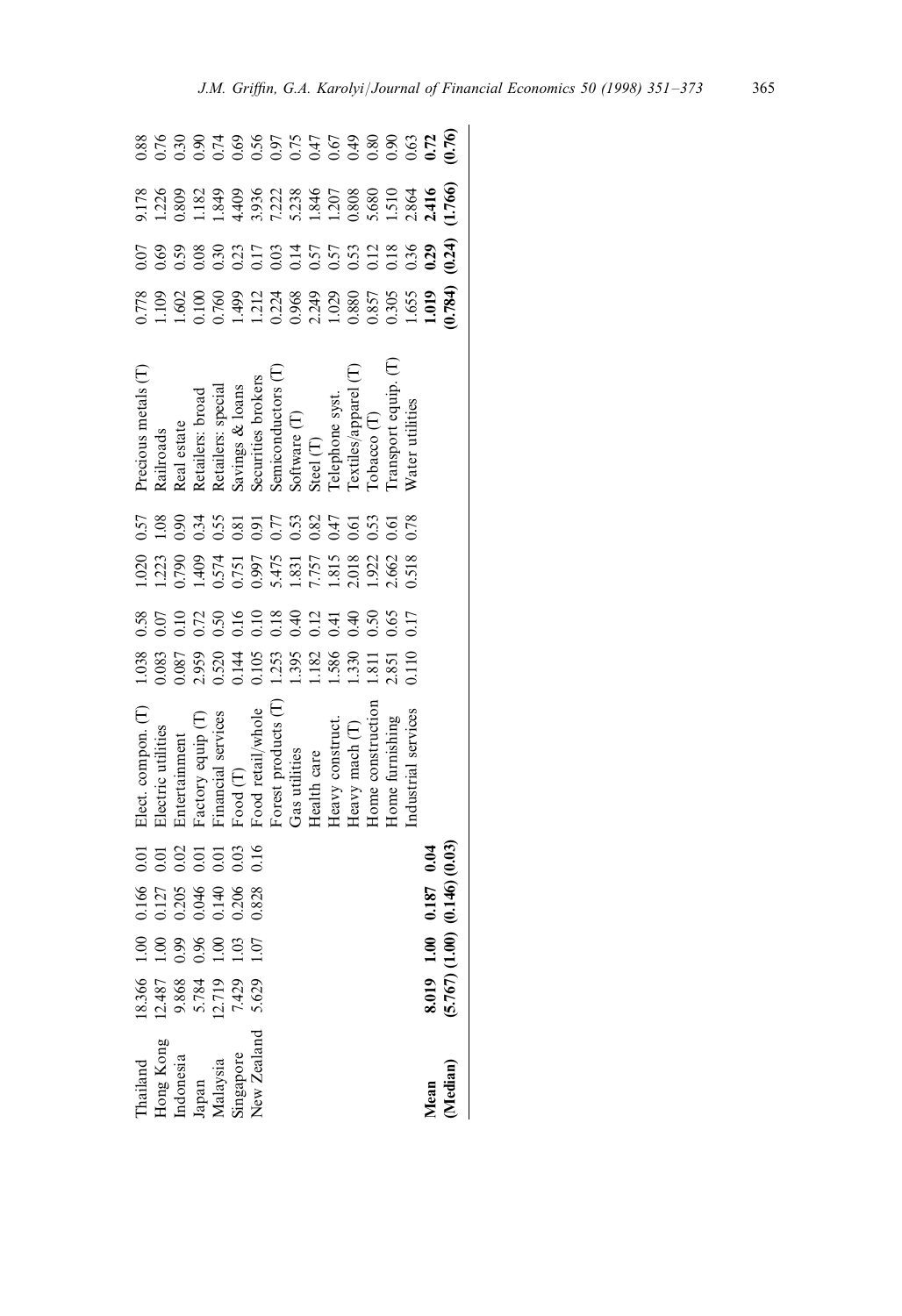currency influences can not be eliminated in our current dollar-denominated analysis. We can avoid, however, nominal currency effects by examining results with returns denominated in foreign countries' local currency. This is hardly an ideal correction, since both dollar and local-currency returns still contain a currency risk premium (Dumas and Solnik, 1995). From the perspective of a US investor, the dollar returns indicate an investor completely unhedged against currency risk, and the local currency returns show the return of an investor who is hedged against nominal currency fluctuations. Unreported results using local currency weekly returns with 66 industries reveal that the variances of the industry effects are nearly identical to those obtained using dollar-denominated returns, while country effects are not as large. The local currency results thus support the finding that the industrial composition of country indexes can only explain around 4% of the variation in the average country index.

# *4.3. Traded and non-traded goods industries*

Another interesting feature of Table 3 is the cross-sectional dispersion of the variances of the pure industry effects. For example, real estate, overseas trading, conglomerates, plantations, and factory equipment have pure industry effect variances that proportionately represent less than 40% of the total variation in their index returns, while almost all of the variation in the index returns for automobile manufacturing, computers, electric utilities, office equipment, and semiconductors, comes from pure industry effects. Why do stock returns in some industries have a dominant pure industry factor and why do returns in other industries still retain a dominant country component?

Estimation error offers one explanation. Industry-effect variances are likely to be much larger in industries represented in only a few countries because the effects are not estimated with as much precision as those for industries with representation in many countries. Thus, for health care, pipelines, and savings and loans industries, the proportionately large industry-effect variances likely occur because these industries only have representation in three or fewer countries. A second related explanation stems from the possibility that portfolios for industries that have relatively poor geographical representation (such as plantations, which are represented only in Thailand and Malaysia) are not very well diversified across firms (e.g., ten companies from Malaysia and three from Thailand). Inspection of the pure industry-effect variances in Table 3 for such groups shows them to be higher than the average, which is consistent with less diversification across firms and/or countries.

We also offer an alternative economic explanation for the cross-sectional dispersion in industry-effect variances. From the macroeconomics (Dornbusch, 1973, 1987) and exchange-rate literature (Adler and Dumas, 1983; Levi, 1994), we hypothesize in Section 2.2 that pure industry effects may be relatively more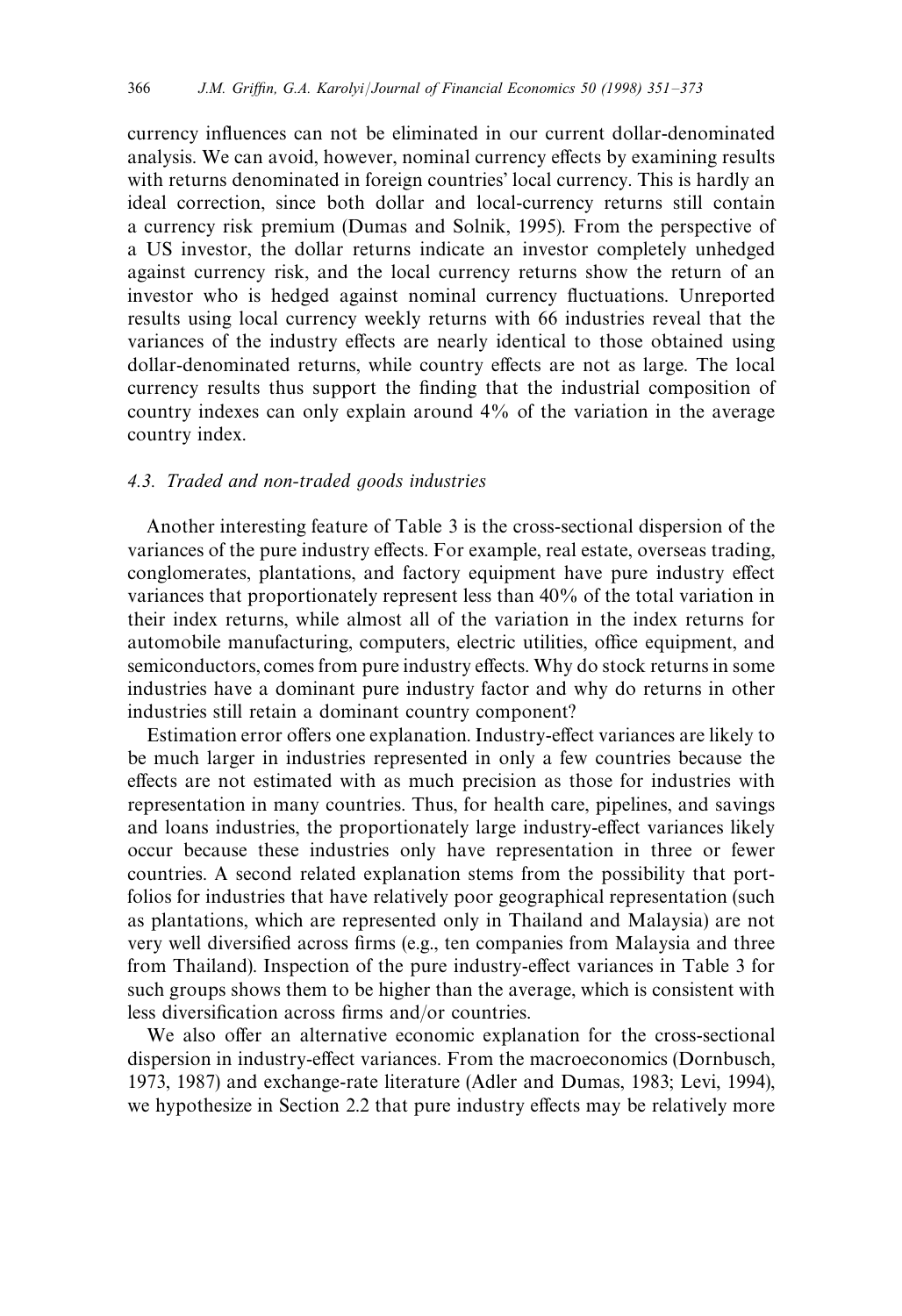important for firms in traded-goods industries. If the current and future cash flows of these firms are more sensitive to changes in either an internationally priced input or output good, stock-return covariation (in an absolute sense) among these firms would tend to be higher. As a result, industry factors can explain a relatively larger proportion of the total variation in the index returns of traded-goods industries. From Table 3, traded-goods industries (denoted by 'T') do have among the highest industry effects both in absolute (the variance of pure industry factors) and relative (the proportion of the total variance of industry index returns due to pure industry factors) terms. For example, of those with the five highest pure industry-effect ratios (each above 99% of total return variation), all but one (electric utilities) represents a traded-goods industry. Among those with the five lowest pure industry-effect ratios (below 45% of total return variation), all but one (factory equipment) are nontraded-goods industries.

To evaluate the relative importance of industry-effect variances in a more formal manner, we proceed in two ways. First, we report in Table 4 the mean and median industry-effect variances separately for the traded and nontradedgoods industries. Results confirm that traded-goods industries on average have higher industry effects and a lower proportion of the variance explained by country effects. The average (median) industry effect is  $2.764$  (1.988)%-squared for traded-goods industries, which represents about 85% of the total variation in index returns. For nontraded-goods industries, the average (median) industry effect is 2.189 (1.596)%-squared, which represents 70% of the total variation. On the other hand, the average (median) cumulative sum of the country effect variances for traded-goods industries is 0.751 (0.727)%-squared (15% of the total variation) which is lower than for nontraded-goods industries, with 1.194 (0.849)%-squared (30% of the total variation). Second, we can evaluate differences in country and industry effects between traded and nontraded-goods industries by pooling the individual industry distinctions within each category and by calculating the average industry effect and cumulative sum of country effects directly from the dummy variable regression model. This approach lets us compute a ratio of the variances that can be formally tested with an *F*-statistic. Indeed, Table 4 reports the cumulative sum of country-effect and pure industry-effect variances for the traded and nontraded-goods categories and the associated *F*-statistics (1.59 for cumulative country effects and 0.79 for pure industry effects). These results strongly reject the null that either the variances of pure industry effects or the cumulative sum of the country effects are equal between traded and nontraded-goods industries.

# 5. Economic implications

The relative size of country and industry effects has important economic implications for international diversification strategies. A popular diagnostic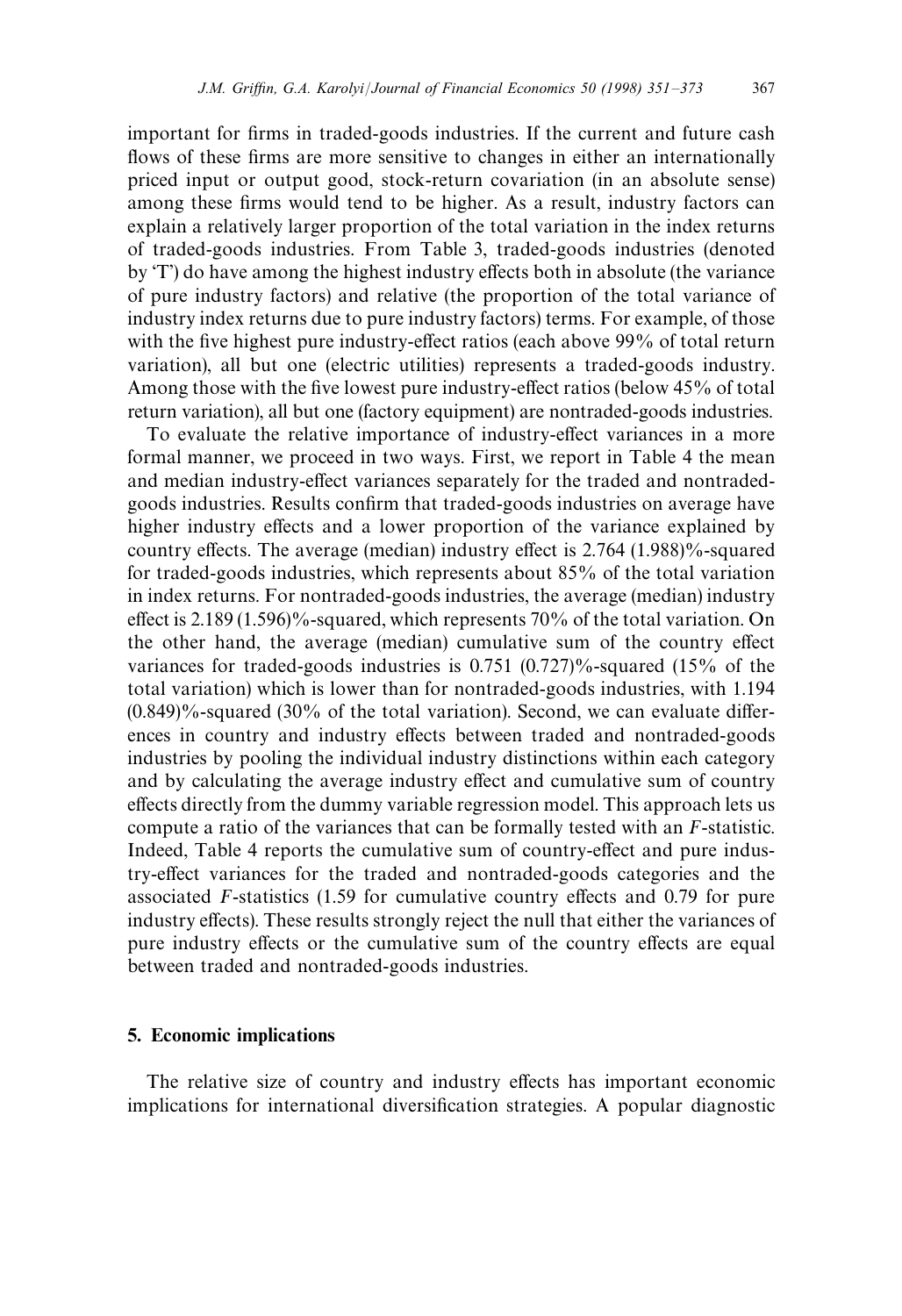#### Table 4

Examination of disaggregate industry effects for traded and nontraded-goods industries

'Mean (Median)' across industries is calculated by taking the average (median) of the cumulative country effects, pure industry effects, or their respective ratio across the disaggregated industries (as reported in Table 3) separately for traded and nontraded-goods industries. See Table 1 for the classification scheme. "Average Variance" for traded and nontraded-goods industries is estimated by pooling the time series of all cumulative country or pure industry effects across the industries in that subset and estimating the variance separately for nontraded and traded-goods industries. The *F*-statistic reported is computed for the ratio of the variances across groups separately for the cumulative sum of country effects and pure industry effects and tests for the equality of variances between nontraded and traded-goods industries

|                          | Cumulative country effects |              | Pure industry effect |              |
|--------------------------|----------------------------|--------------|----------------------|--------------|
|                          | Variance                   | Ratio        | Variance             | Ratio        |
| Mean (median)            |                            |              |                      |              |
| Nontraded goods          | 1.194(0.849)               | 0.320(0.285) | 2.189 (1.596)        | 0.678(0.695) |
| Traded goods             | 0.751(0.727)               | 0.255(0.150) | 2.764 (1.988)        | 0.799(0.845) |
| Average variance         |                            |              |                      |              |
| Nontraded goods          | 1.191                      | 0.339        | 2.184                | 0.622        |
| Traded goods             | 0.748                      | 0.215        | 2.764                | 0.795        |
| $F$ -statistic (p-value) | 1.59(0.000)                |              | 0.78(0.000)          |              |

computes the proportion of the return variance of a single representative firm's stock that can be reduced by combining this stock with other stocks randomly selected from the total population. Solnik's (1974) seminal study argued the case for international diversification showing that, although US investors could diversify their risk domestically to approximately 27% of the average risk of a typical US stock, they could lower their diversification limit to as little as 11% by expanding the population of stocks internationally. In our study, we are interested in how close investors get to these global diversification limits if we constrain them (a) to diversify across countries but within specific industries, and (b) to diversify across industries but within specific countries. Moreover, we seek to determine whether the industrial diversification limits are different for traded goods and non-traded goods industries.

We cannot perform this type of analysis using index returns from the Dow Jones World Stock Index database. We, therefore, obtained data on individual stocks directly from Datastream International, an on-line data facility. Our sample of firms comes from the 2400 firms in the Dow Jones World Stock Index database. As selection criteria, we choose a single stock from each country/ industry group for which stock price information is available for the entire period from January 1993 to April 1995. This results in a sample of 577 stocks.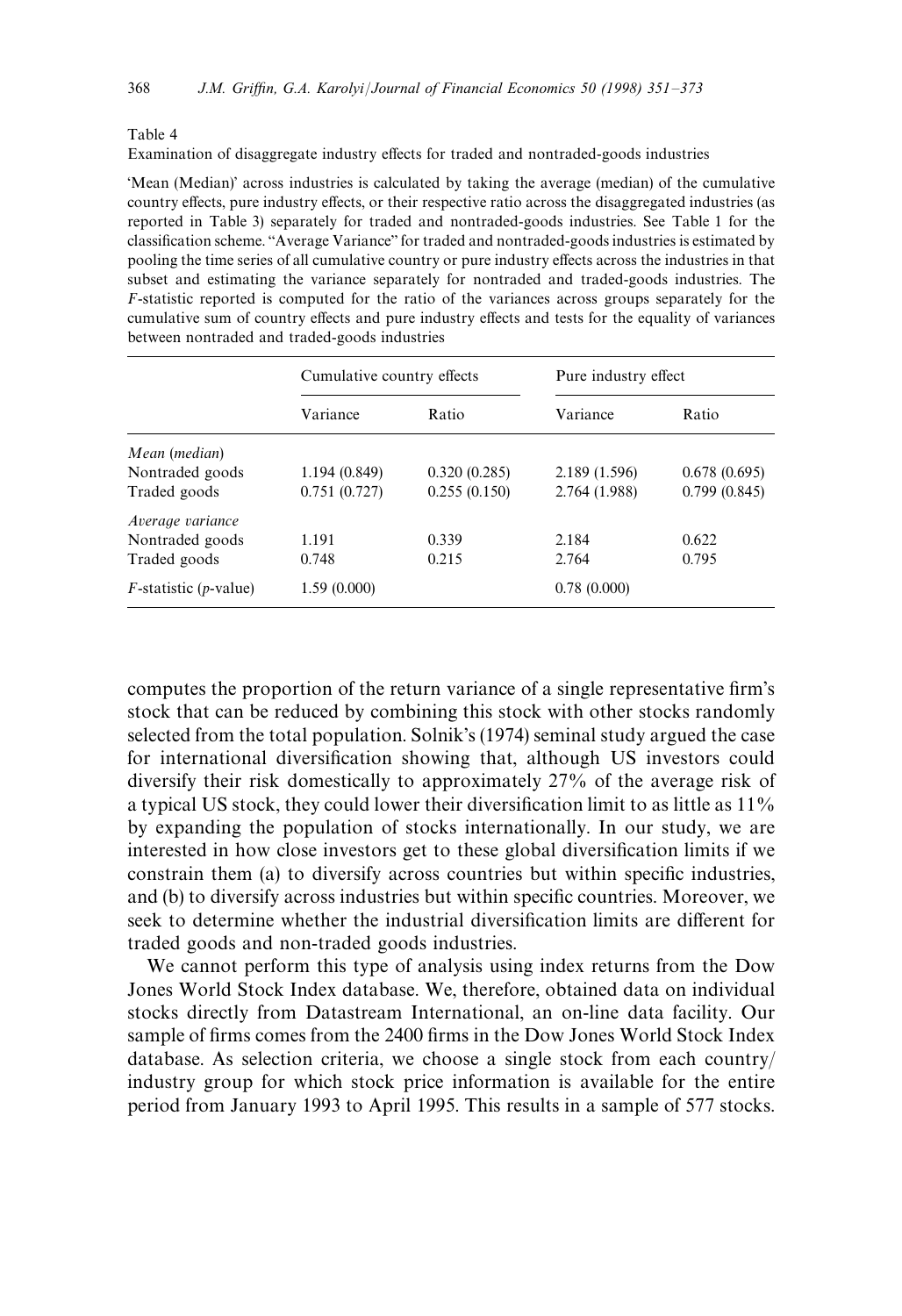The average local-currency stock return variance is 21.67%-squared per week, which is considerably larger than for the pure country and industry factors in Tables 2 and 3. To assess diversification benefits, we examine the covariances between stocks based on their industrial and country memberships as a percentage of the average stock variance. The average covariance between stocks in the same country but different industries gives the unconditional limit to a pure industry diversification strategy. The average covariance between stocks in the same industry but different countries gives the unconditional diversification limit to a pure country diversification strategy. We can measure the gains from both industry and country diversification by taking the average covariance between stocks that are in different countries and in different industries.

We perform this experiment separately for industry groupings based on the broad classifications, as in Table 2, and the finer classifications, as in Table 3. Fig. 1a and b contrast this diagnostic for the nine broad industry indexes with those from the disaggregated 66 sub-industry indexes. Fig. 1a shows that randomly combining securities across different industries into large portfolios within each country can reduce the variance to 21.9% of the variance of the average individual stock. By contrast, diversification across countries even within single, broadly-defined industries can achieve almost 8.4% of the average individual stock variance, which is close to the unrestricted limit of 7.06%. Fig. 1b reveals a similar picture: the limit to pure industry diversification within a country is around 21.75% of the average stock variance and that for pure country diversification is around 8.14% of the average stock variance. The unrestricted limit to both country and industry diversification is not much lower at 7.11% of the average stock variance.

We find little difference in diversification limits when constrained within industries even when using the 66 industries. Given the dispersion of the role of the pure industry factor across the finer industry categories in Table 3, however, we choose to examine these conclusions further by evaluating country-only, industry-only, and unconstrained global diversification strategies for investors in different categories. These results are not reported in tables, but are available from the authors upon request. Specifically, we examine separately strategies for investors diversifying across traded-goods and nontraded-goods industries (as identified in Table 1) and for investors in the G-6 industrialized countries and those in emerging markets. Interpretation from a disaggregated level of analysis (traded versus nontraded-goods industries, emerging versus developed market investors) of diversification strategies is complex because of the interaction effects. After all, the proportion of traded-goods industries is higher in emerging markets. Computing the average within-industry covariances across markets for traded and nontraded-goods markets also captures differences in covariances between developed and emerging markets. Developing an econometric model that explicitly captures all interactive effects with this level of disaggregation is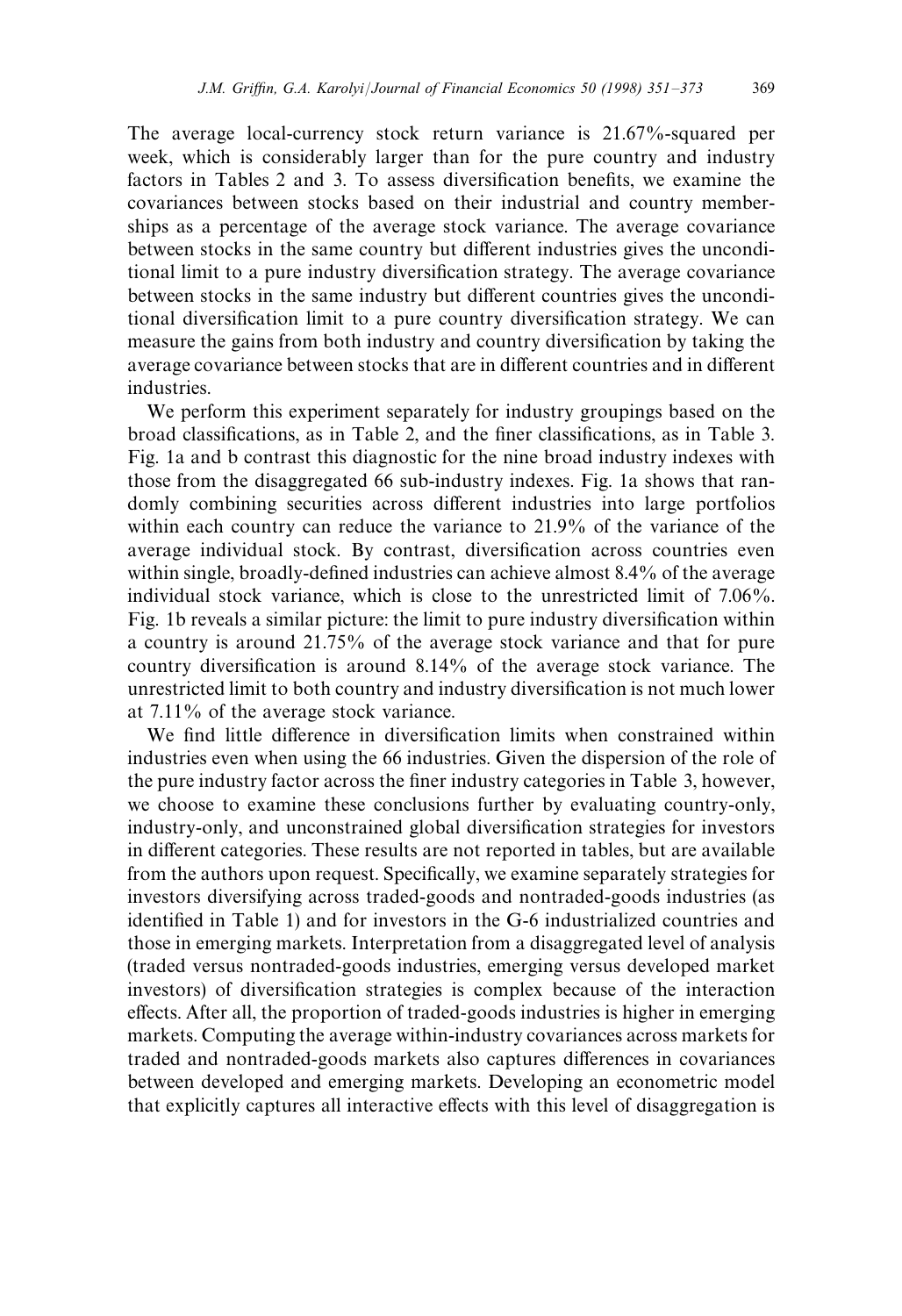

Fig. 1. Benefits of international diversification *—* nine and 66 industry cases

This figure displays the portfolio variance as the number of stocks in the portfolio increases, expressed as a percentage of the variance of a typical stock. Weekly data on 577 individual stock returns sampled from the Dow Jones World Stock Indexes come from Datastream International for January 1992 to April 1995. The top line is the variance of a portfolio that diversifies across the nine aggregate or 66 disaggregated industry groups within a single country. The middle line gives the variance of a portfolio that diversifies across countries within a single aggregate industry. The bottom line is associated with the portfolio that diversifies across both countries and industry groups.

beyond the scope of the current paper. In traded-goods industries, cross-country covariances for firms within a given industry are higher than cross-country covariances across firms in different industries. This distinction is particularly notable when examining covariances in developed markets. For example, in the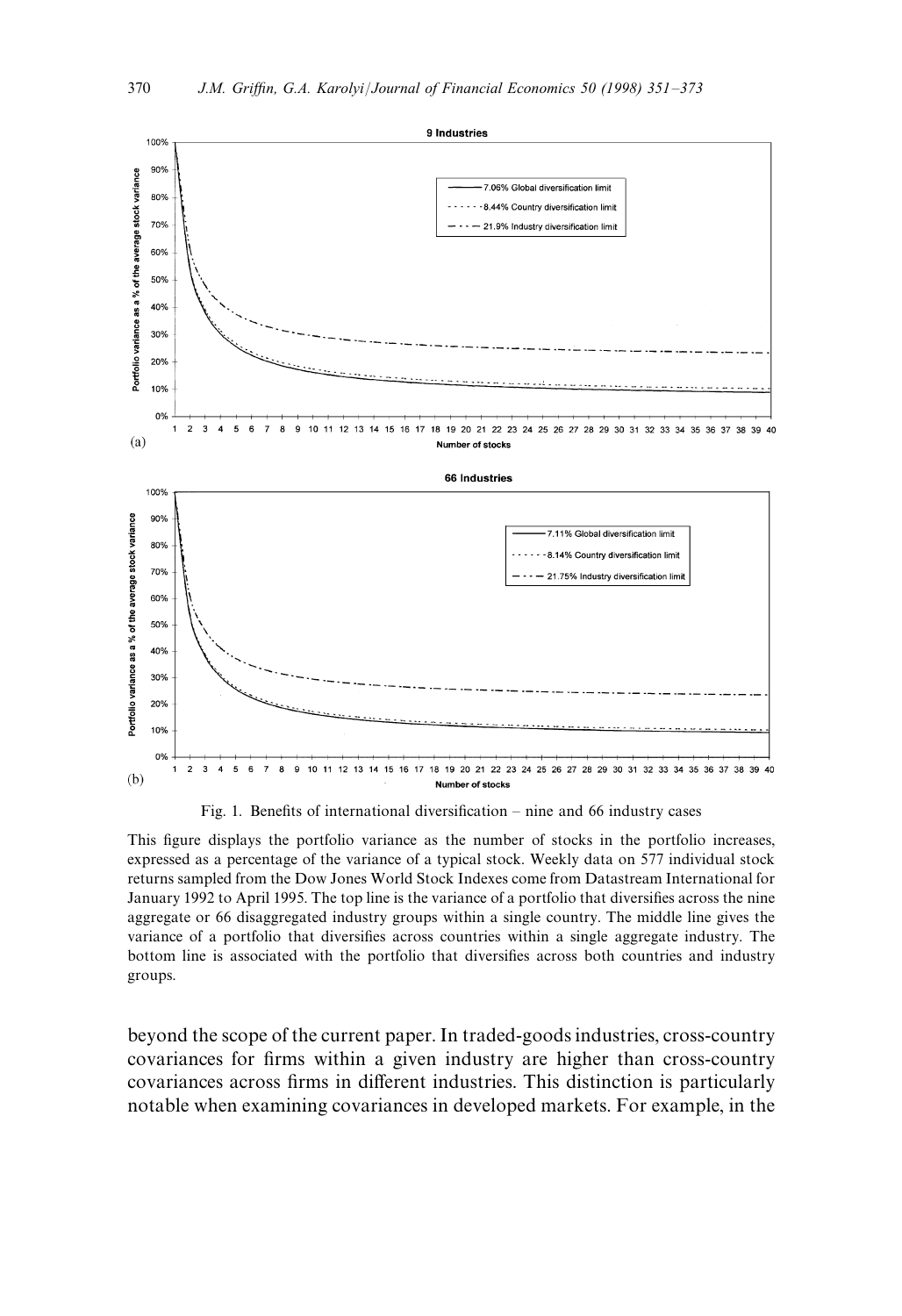industrialized G-6 capital markets (US, Japan, UK, France, Germany and Canada), the pure country diversification limit within the traded goods industries is  $10.9\%$  on average, whereas the global diversification limit within these industries is 6.4% on average. For the nontraded-goods industries, by contrast, there is almost no differences in cross-country covariances between stocks that are in the same industry and those that are in different industries.

The implications of these covariances depends on the global diversification strategy that the investor follows. For the majority of investors, who purchase an industrially diversified basket of securities (such as a country-specific index), the industrial structure explains only a small proportion of the index returns, because no single industry represents a large fraction of the portfolio and industry effects are prevalent in traded-goods industries which represent the minority (only 26 of 66 by the classification system of Table 1). As a corollary, however, the diversification potential for people who invest abroad in a manner that is heavily tilted towards traded-goods industries can be impaired by ignoring the industrial composition of their diversification program.4 We offer these extended findings as a suggestion for a new avenue of future research.

#### 6. Summary

This paper re-examines the extent to which differences in industrial structure across countries produce gains from international diversification. Using a new database, the Dow Jones World Stock Index, with coverage in 25 countries and over 66 industry classifications, we decompose comprehensively both country and industrial sources of variation. We confirm the previous finding in Heston and Rouwenhorst (1994) that less than 4% of the variation in country index returns can be explained by their industrial composition. We also find that these patterns vary across different industry groups. That is, traded-goods industries tend to have higher industry effects. This variation could reflect important differences in the underlying economic factors that influence international stock return correlations. Portfolio managers with larger domestic holdings in traded versus nontraded-good industries thus should consider different global investing strategies. Our findings on this question are only preliminary. We hope to see additional research on the fundamental economic factors that influence

<sup>4</sup> An example of such a diversification strategy is an investor diversifying abroad by buying natural resource ADRs (Royal Dutch Petroleum) or an international mutual fund (Merrill Lynch Global Resources B, United Services Gold Shares) that tilts the portfolio toward the natural resource sector.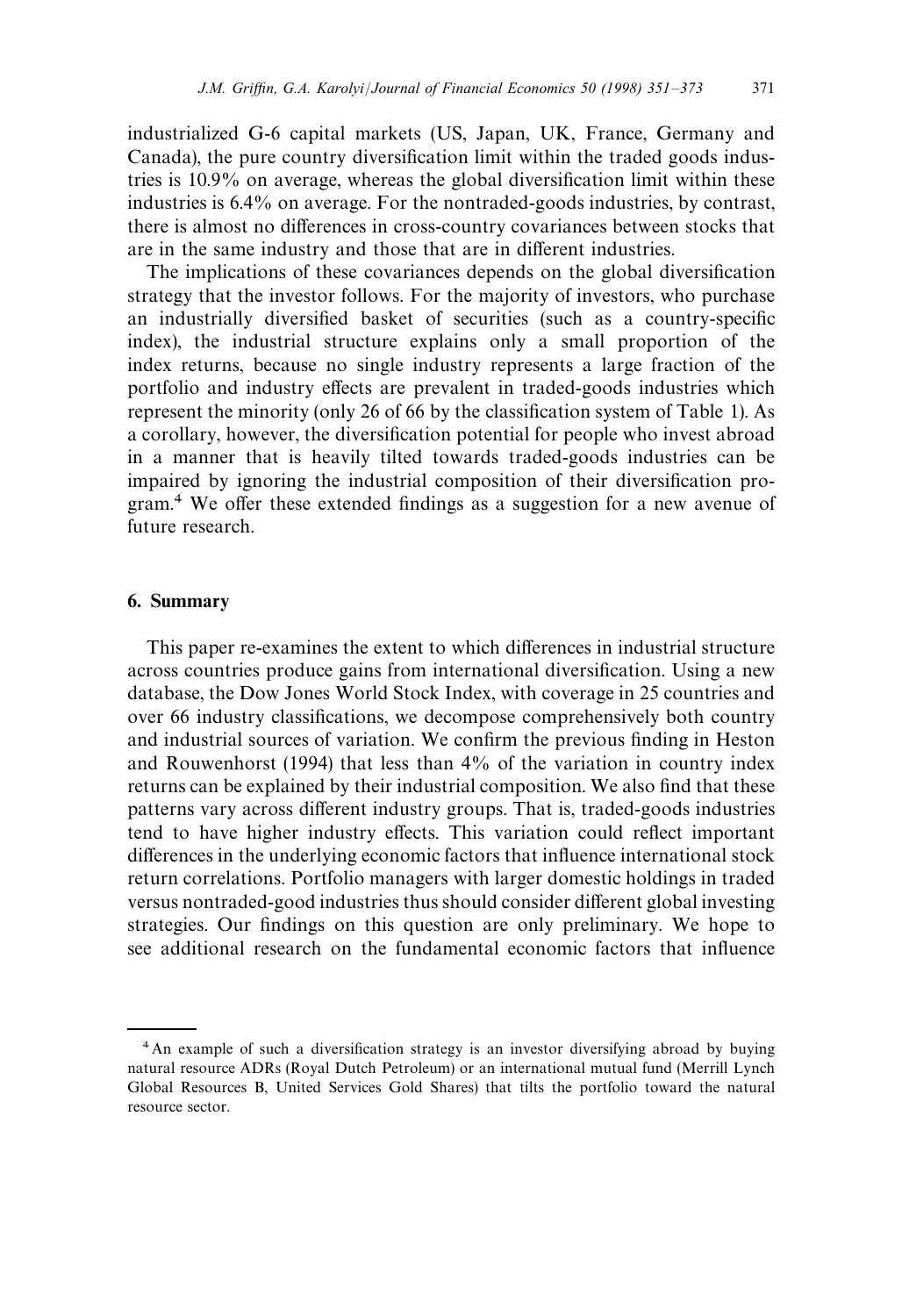cross-country stock-return correlations over time and the role that industrial structure plays in this relationship.

## References

- Adler, M., Dumas, B., 1983. International portfolio selection and corporation finance: a synthesis. Journal of Finance 38, 925*—*984.
- Adler, M., Dumas, B., 1984. Exposure to currency risk: definition and measurement. Financial Management 13, 41*—*50.
- Allayannis, G., Uhlrig, J., 1996. Exchange rate exposure and industry structure. Unpublished working paper, New York University.
- Bae, K.-H., Karolyi, G.A., 1995. Good news, bad news and international spillovers of stock return volatility between Japan and the US. Pacific Basin Finance Journal 2, 405*—*438.
- Bekaert, G., Harvey, C., 1995. Time-varying world market integration. Journal of Finance 50, 403*—*443.
- Bodnar, G., Gentry, W., 1993. Exchange rate exposure and industry characteristics: evidence from Canada, Japan, and the US. Journal of International Money and Finance 12, 29*—*45.
- Chan, K.C., Karolyi, G.A., Stulz, R.M., 1992. Global financial markets and the risk premium on US equity. Journal of Financial Economics 32, 137*—*168.
- DeSantis, G., Gerard, B., 1997. International asset pricing and portfolio diversification with time varying risk. Journal of Finance 52, 1881*—*1912.
- Dornbusch, R., 1973. Devaluation, money and nontraded goods. American Economic Review 63, 871*—*880.
- Dornbusch, R., 1987. Exchange rates and prices. American Economic Review 77, 93*—*106.
- Dow Jones and Company, 1993. Dow Jones World Stock Index: Providing Investors with a Better View of the World. Dow Jones and Company, New York.
- Drummen, M., Zimmerman, H., 1992. The structure of European stock returns. Financial Analyst Journal, 48, 15*—*26.
- Dumas, A., Solnik, B., 1995. The world price of foreign exchange rate risk. Journal of Finance 50, 445*—*479.
- Errunza, V., Hogan, K., Hung, M.W., 1995. Characterizing world market integration through time. Unpublished working paper, McGill University.
- Fama, E., MacBeth, J., 1973. Risk, return and equilibrium: empirical tests. Journal of Political Economy 81, 607*—*635.
- Grinold, R., Rudd, A., Stefek, D., 1989. Global factors: fact or fiction? Journal of Portfolio Management, 16, 79*—*88.
- Grubel, H., 1968. Internationally diversified portfolios: welfare gains and capital flows. American Economic Review 58, 1299*—*1314.
- Guenther, D.A., Rosman, A.J., 1994. Differences between COMPUSTAT and CRSP SIC codes and related effects on research. Journal of Accounting and Economics 18, 115*—*128.
- Haitovsky, Y., 1973. Regression Estimation from Grouped Observations. Hafner Publishing, New York.
- Hamao, Y., Masulis, R., Ng, V., 1990. Correlations in price changes and volatility across international stock markets. Review of Financial Studies 3, 281*—*307.
- Harvey, C., 1991. The world price of covariance risk. Journal of Finance 46, 111*—*158.
- Heston, S.L., Rouwenhorst, K.G., 1994. Does industrial structure explain the benefits of international diversification? Journal of Financial Economics 36, 3*—*27.
- Heston, S.L., Rouwenhorst, K.G., 1995. Industry and country effects in international stock returns. Journal of Portfolio Management, 53*—*58.